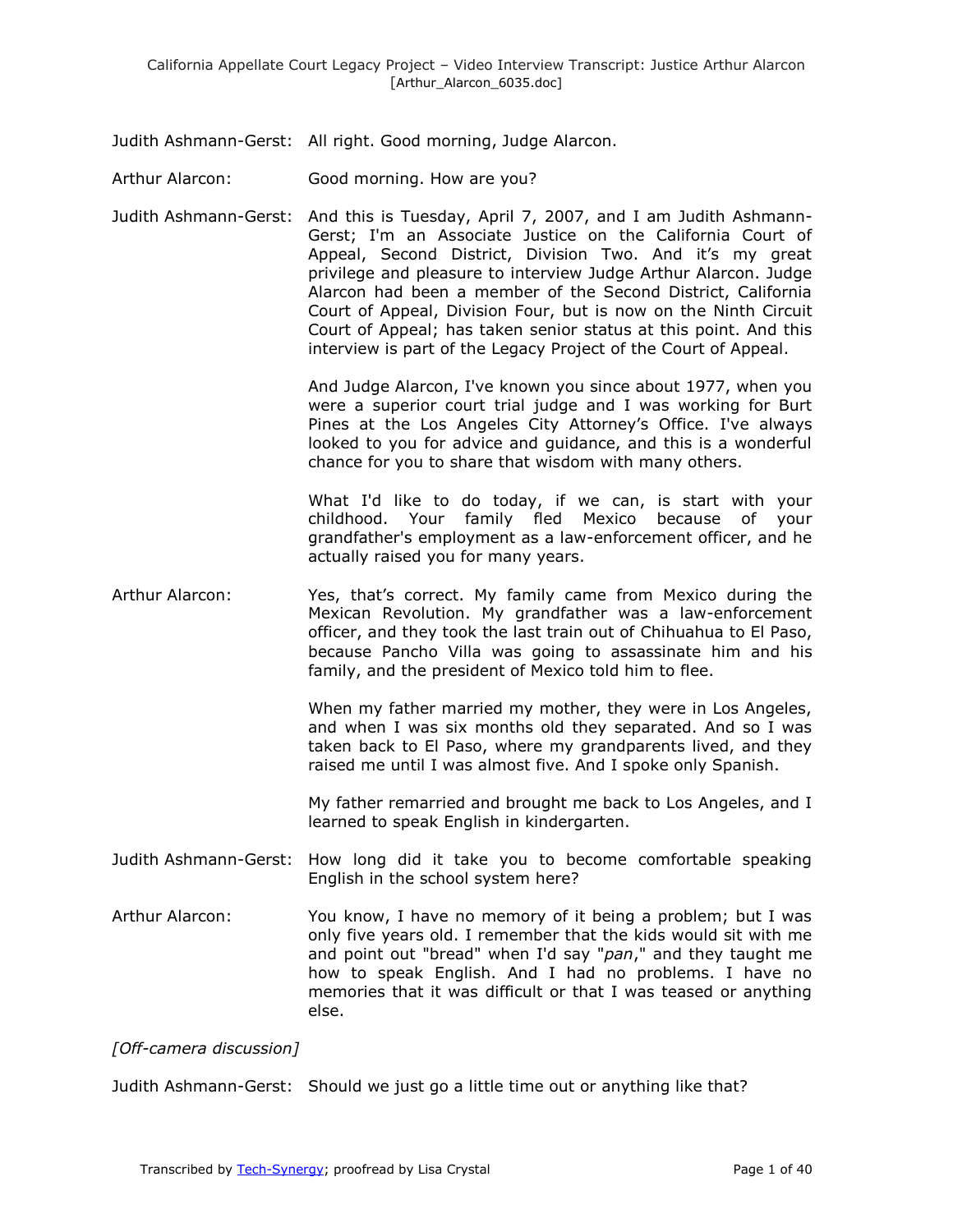Arthur Alarcon: *[Laughing]*

Judith Ashmann-Gerst: Okay, ready to go?

David Knight: Yes, ma'am.

Judith Ashmann-Gerst: You grew up in this area; as a matter of fact, you grew up right in this area where we are sitting right now.

Arthur Alarcon: Exactly. I was born in a house on Temple Street, perhaps a mile from the Civic Center. And my first job was in the appellate department of Los Angeles Superior Court in the City Hall on Temple Street.

> I left there to go to the DA's office on Temple Street, and later I left to go to the Governor's Office. When I returned, I was a judge on Temple Street, and we crossed the street to the new building. And then I left briefly for the California Court of Appeal, and then I returned to Temple Street.

> And I was baptized at the La Placita Church, which is a half a block or so from Temple Street. So I tell people I've never gone very far in life.

Judith Ashmann-Gerst: That would be quite an understatement. *[laughing]* You grew up here, you attended local schools here; but you didn't go to college right after graduation from high school. Instead you enlisted in the Army with the understanding that you would be going to school. But that all changed.

Arthur Alarcon: Yes.

Judith Ashmann-Gerst: What happened?

Arthur Alarcon: Yes. Well, I was a fan of Jack London's books when I was in high school, and he talked about people going to San Francisco, going to a bar, getting drunk, and waking up on a ship; and that used to be called being shanghaied.

> The Army had a program, which they called the Army Specialized Training Program, and they gave an exam throughout the United States in 1943. And the idea of the program was that there was going to be a need to occupy Germany and Japan after the war, and because so many people had left—so many men had left, particularly—and gone into the service, there weren't enough people being trained as engineers, as lawyers, and all the other professions and sciences that would be required.

 $(00:04:54)$ 

So they offered if you passed a test and enlisted, you would go to a program where you would graduate from the university in about two years, be commissioned as a second lieutenant and then be available at the end of the war. That was the plan.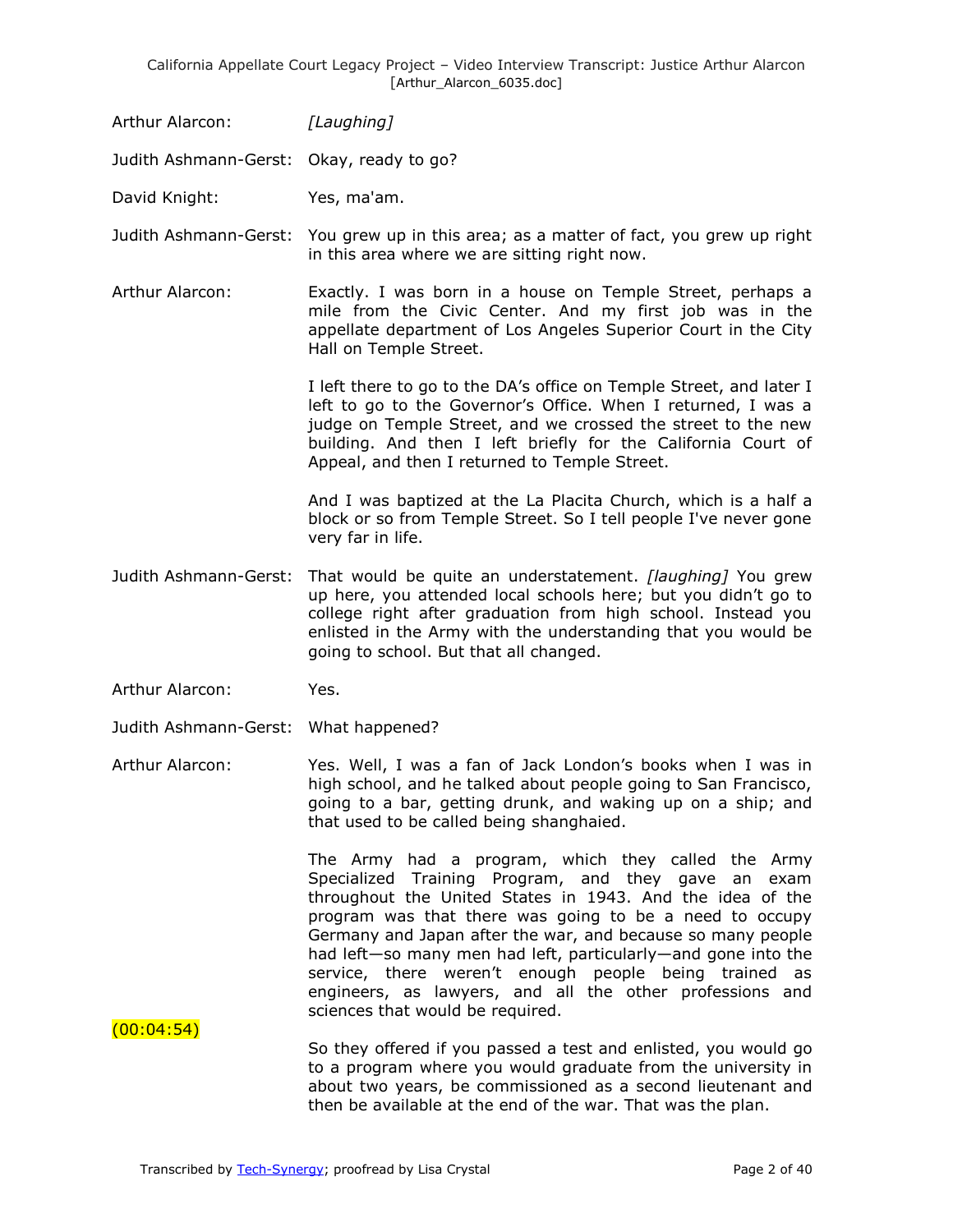So I did enlist when I turned 18. I went to Fort Benning, Georgia, and I should have realized when I went through the gates—it's called the Infantry School—and that's where the training is of infantry officers and then paratroops. We went through a 12-week training, and I was notified that I was going to go to Pomona College for my undergraduate work, which was wonderful, because my parents couldn't possibly have afforded to send me there.

And we had a banquet to celebrate, and the soldiers were all scheduled to go to different parts of the country close to their homes. I was going to be at Pomona, only 20 miles from my home; and also, all the young ladies who were in my black book. And all the men were gone off at Europe, so I was looking forward to a wonderful two years.

We got to the train station, we marched there, and the general told us to sit down and relax, there was a problem. Five hours later, he announced that the Army Specialized Training Program had been eliminated and that we were all going into the infantry. I ended up getting on a train to Camp McCain, Mississippi, and I became a private in the 94th Infantry Division.

- Judith Ashmann-Gerst: Well, that was quite a shock. *[laughing]* Did he explain why the program had changed? Was it because of what had happened during the war?
- Arthur Alarcon: Yes. In North Africa, the American infantry took huge casualties, so they needed immediately to fill it up; so that's why I became an infantryman.
- Judith Ashmann-Gerst: What about your World War II experiences do you feel influenced your life, your career? What stands out?
- Arthur Alarcon: Well, I went overseas with the 94th Division, and we ended up near Germany near the Maginot Line, and we were part of the Bulge fighting in the Ardennes Forest battle.

And I was given a promotion by my captain from PFC to staff sergeant because of casualties; so at the age of 19, I had a group of 12 men under my care and responsibility.

Within a year I became the acting first sergeant of my company; then I had 200 people, and I had to be concerned about every aspect of their lives. So that forced me into a lot of maturity quickly.

Judith Ashmann-Gerst: Any particular . . . I've always enjoyed talking to you about your World War II experiences. You had some just amazing events that occurred there. Is there anything you'd like to share with us?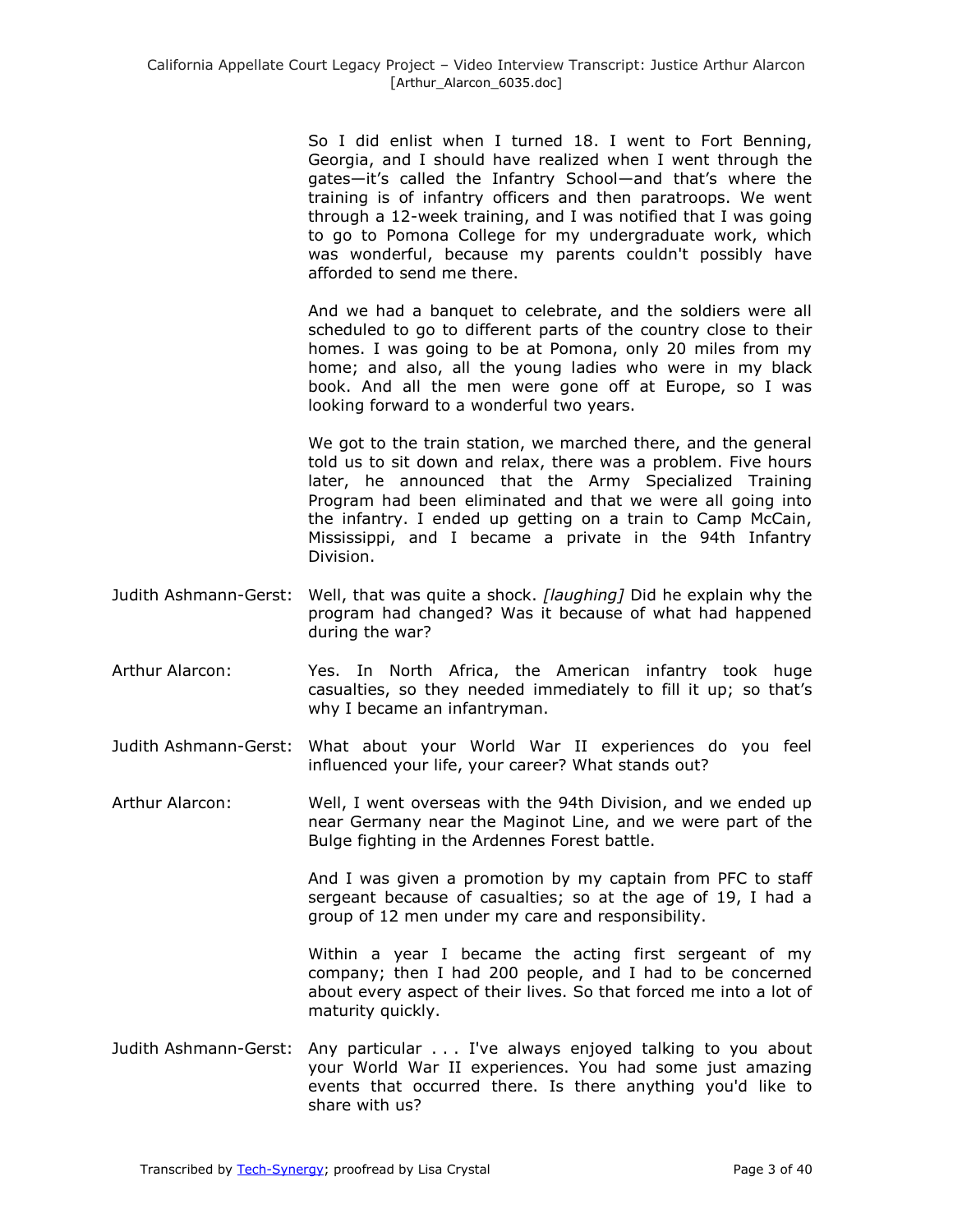Arthur Alarcon: Well, one thing that probably if you've talked to other former infantrymen or Marines, we don't usually talk about what happened on the battlefield. It's painful; I mean, we lost close friends.

> I did have an interesting experience. I was a scout for my battalion, which meant I would go out in front whenever we'd go into a battle; and I was also the sniper, which meant that I stayed behind if we had to retreat. So on one occasion the colonel of our battalion ordered me to go out into a valley, and it was covered with snow. And I said to him, "If I were the Germans, I would have a machine gun on the hill on the left and a machine gun on the hill on the right, and I would have crossfire where you're sending me." And he said, "I've given you a direct order; go for it."

> So I ran out, and sure enough, two machine guns started firing at me, and as I ran I could see the bullets between my legs, because they had bullets that you could . . . tracer bullets that you could see in the daytime.

> So I saw a large hole; it looked to be about a foot deep, looked like an old shell hole. So I raced to that, jumped in it, and was covered with snow. And being a surfer from California, I had no idea about snow and ice.

> What happened was, right under the snow was ice, and I cracked through that, and the machine gunners then lowered their guns; so the bullets were going right past my helmet, so I had to get down. And my captain, for whatever reason, choked. He didn't do anything to rescue me; he just sat there all day.

> So when it got dark, I was able to leave that place; but during that exposure, my legs were frozen up to my hips. So the next day I was sent to a hospital in Luxembourg, and the doctor who treated me said, "I'm going to try some experiments with you, because we've had to amputate a lot of people, and I don't want to do that." So he said, "Do you drink?" And I said, "No." And he said, "Well, you're going to drink now," and he gave me an ounce of bourbon every hour for several hours and moved my bed over to the window and opened the window so that I wouldn't change my body temperature in a way that he didn't want. My legs were saved by this wonderful doctor.

> So when I came back, I went to the captain and I said, "You know that my legs were frozen under fire. Am I entitled to a Purple Heart? I don't want one if I'm not entitled to it." He said, "No, it has to be shellfire or fragments from a bomb or something." I said, "Okay."

> About four years ago, I told this story to one of my granddaughters, who insisted I talk about it. So I told her what

## $(00:10:09)$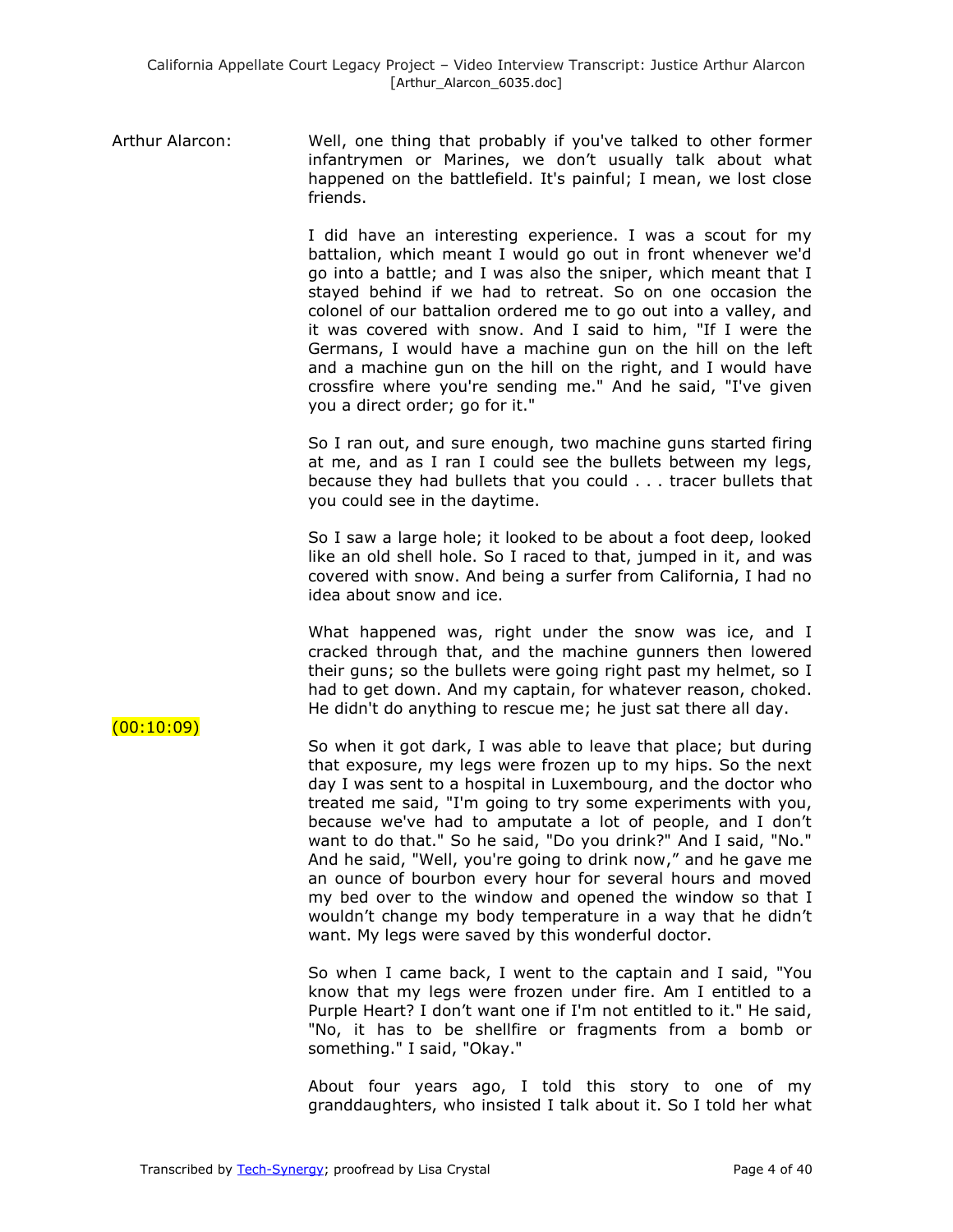happened, and she said, "That's not fair"—she was about 10 or 11—"and you've got to do something." I said, "What do you want me to do?" She said, "I want you to write to the Secretary of the Army and tell him that you were cheated by that captain, and I want to see the letter."

So I wrote a letter to the Secretary of the Army, and they wrote back to me—now, I was about 77 at the time—and they said, "We're about three years behind in checking this kind of a request." So I wrote back and I said, "You know, I'm 77. I was in World War II, and three years from now I can't guarantee you that I'll be here if I'm entitled to it; but don't award me the medal if I'm not entitled." Well, they wrote back and said, "You were entitled to it." And I also found out that I had not ever been told I was entitled to the Bronze Star.

So three years ago, thanks to my granddaughter, I was awarded the Purple Heart—and it's right here—and the Bronze Star.

- Judith Ashmann-Gerst: I see that. Was there any ceremony?
- Arthur Alarcon: Oh, yes. Senator Feinstein is a very close friend of mine, and she found out about this and she insisted that she wanted to award both to me. So she gave a party for me in San Francisco.
- Judith Ashmann-Gerst: Ah, that must have been a really lovely experience.
- Arthur Alarcon: Yeah.
- Judith Ashmann-Gerst: So then when you returned from the service, then you enrolled at UCLA.
- Arthur Alarcon: Yes. And I had an interesting maturing experience there as well. I signed up in 1946, two months after I got out of the service. And I got the list of classes. I bought the textbooks, and I bought several swim shorts and several beach towels and I went to the foot of Chautauqua to Will Rogers State Beach, because I used to love two-man volleyball and I hadn't played all the time I was in Europe.

So I became one of the best two-man volleyball players in that area, attended very few classes, and then took my exam for each of the classes in the first semester. Having been a straight-A student in high school, I thought, "It'll be a snap. All I have to do is cram at the end."

Well, I got straight C's, and the counselor called me in and said, "I thought you wanted to go to law school." I said, "Yeah, I want to go to law school." She said, "You're never going to make it unless you change your habits. What are you doing?" So I confessed, and she said, "No more two-man volleyball."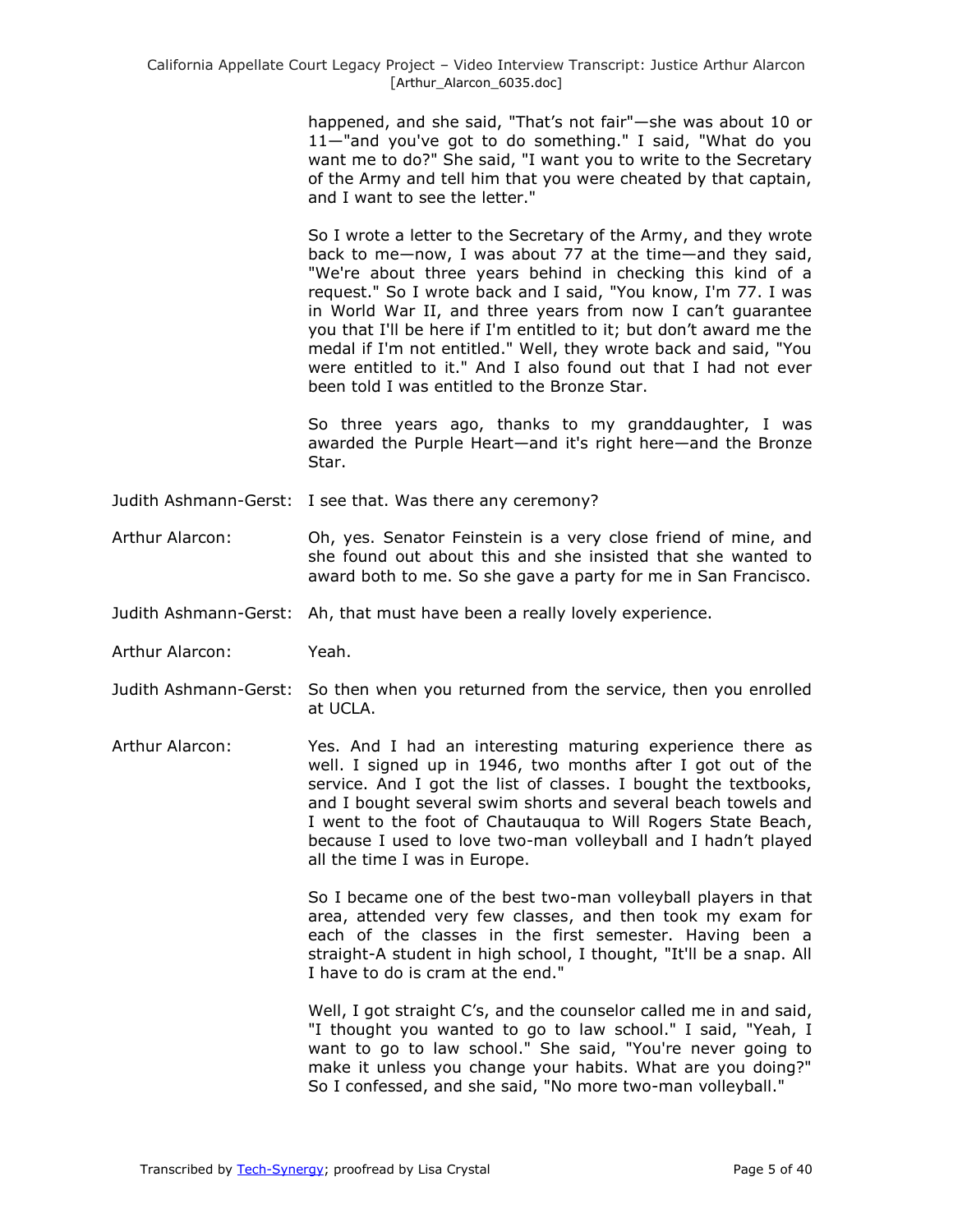And the thing that I didn't realize was that every other student who was a freshman was a straight-A student at UCLA. *[laughing]* They studied; I had not. So I ended up with about a 2.6 average by the time I left UCLA. So I got almost straight A's thereafter.

- Judith Ashmann-Gerst: 3.6, probably.
- Arthur Alarcon: 2.6-no, it was-yes.
- Judith Ashmann-Gerst: Probably 3.6.
- Arthur Alarcon: Yes.

Judith Ashmann-Gerst: But you didn't stay at UCLA for law school.

Arthur Alarcon: No. An interesting thing happened. USC announced that they were going to have a special program, and they were going to select a few law students who had three years, who had completed three years and passed a test, the LSAT—passed that at a very high level, and had almost straight A's. They said, "This is what we're looking for."

> So I contacted USC and I said, "I'd like to apply to that." And the woman said to me, who was the counselor, she said, "Change from UCLA to USC for your remaining classes"—well, I had to make up a few units—"because we're going to start with USC graduates, or third-year people at USC."

- $(00:15:05)$ So I transferred to USC. And then at the end when I finished my work and one semester in summer school, I started USC Law School. And at the end of the first year of law school, I was awarded a bachelor's degree in pre-law, because I made it through the first year. So I have kind of a phony bachelor's degree.
- Judith Ashmann-Gerst: *[Laughing]* And some other degrees, as well.
- Arthur Alarcon: Yes. Yes.
- Judith Ashmann-Gerst: What other degrees do you hold now?
- Arthur Alarcon: Well, at the end of my three years at USC, at that time law students were awarded a bachelor of laws, an L.L.B. Many years later, people who were in the military who were lawyers found out that they were not getting . . . they didn't start at the highest level that they could have, had they gotten a doctorate degree. And so the lawyers in the military got the law changed so that you now get a J.D., as I'm sure you have a J.D.

And what they did is the law school sent a letter out to all of us saying, "If you send \$25, we will give you a J.D." Well, I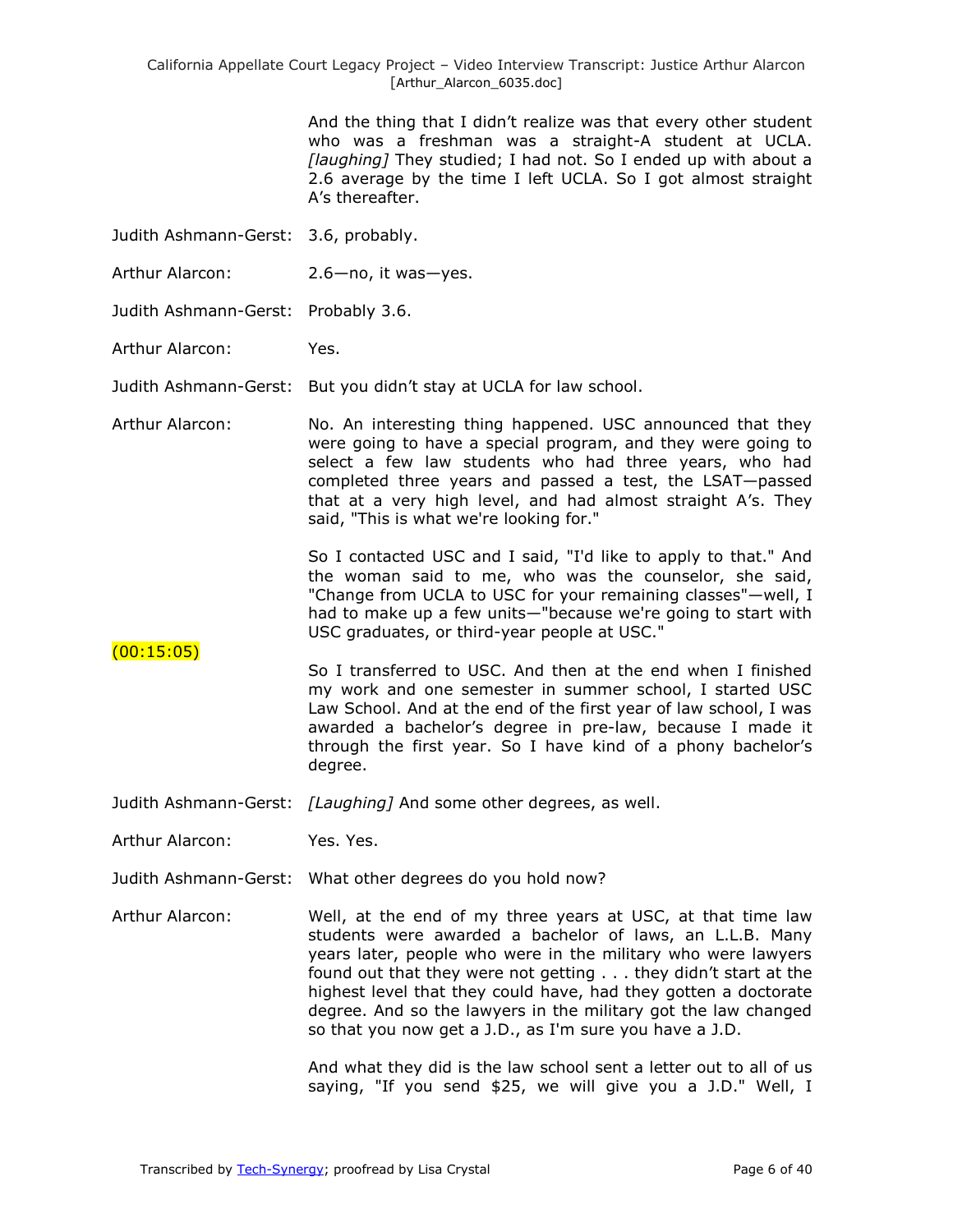California Appellate Court Legacy Project – Video Interview Transcript: Justice Arthur Alarcon [Arthur\_Alarcon\_6035.doc]

> decided to be unique; so I didn't send the \$25, so I am still an L.L.B., one of the few left in the United States.

Judith Ashmann-Gerst: I think my husband is still an L.L.B., right. I don't think he did it, either, and he graduated from USC as well. *[laughing]*

So are you a Bruin fan or a Trojan fan?

- Arthur Alarcon: I am a Bruin fan. I was on the rally committee, and I worked the games. I sat with John McKay, who coached at USC, at some USC function, and he asked me about my background. I told him that I'm with UCLA, and he said, "Are you one of those people that doesn't give a damn who beats USC?" So I tried to not answer that. *[laughing]*
- Judith Ashmann-Gerst: So after law school, your first job, as you indicated, was clerking for a judge for the superior court.
- Arthur Alarcon: Yes, for the appellate court under the superior court.
- Judith Ashmann-Gerst: Right. And then after that, you became a deputy district attorney.
- Arthur Alarcon: Yes.
- Judith Ashmann-Gerst: What made you choose your various career paths at that point in your life?
- Arthur Alarcon: Well, at that time it was very difficult for people who belonged to minorities to get into the big law firms. There weren't any Hispanics, there weren't any blacks in the big firms or the middle firms. And so I decided that if I went to the DA's office and stayed there about three years, I could then bring into the field a lot of experience and perhaps overcome the reluctance to hire Hispanics and blacks. So that's why I chose the DA's office.

When I went to the DA's office, after, the DA called me in and said, "You're number one on the list; I'd like to appoint you, but I want to find out something. Are you going to have us spend a fortune training you to be a good trial lawyer and then leave us to go make money?" And I said, "I have to be honest with you, Mr. Roll," who was the DA. "I intend to stay three years and then make up my mind whether I want to make it a career or whether I do want to leave." And he said, "Thank you for an honest answer," and he hired me.

At the end of three years, I was so happy doing what I was doing that I decided to stay in public law, and I'm still in public law.

Judith Ashmann-Gerst: You stayed at the DA's office—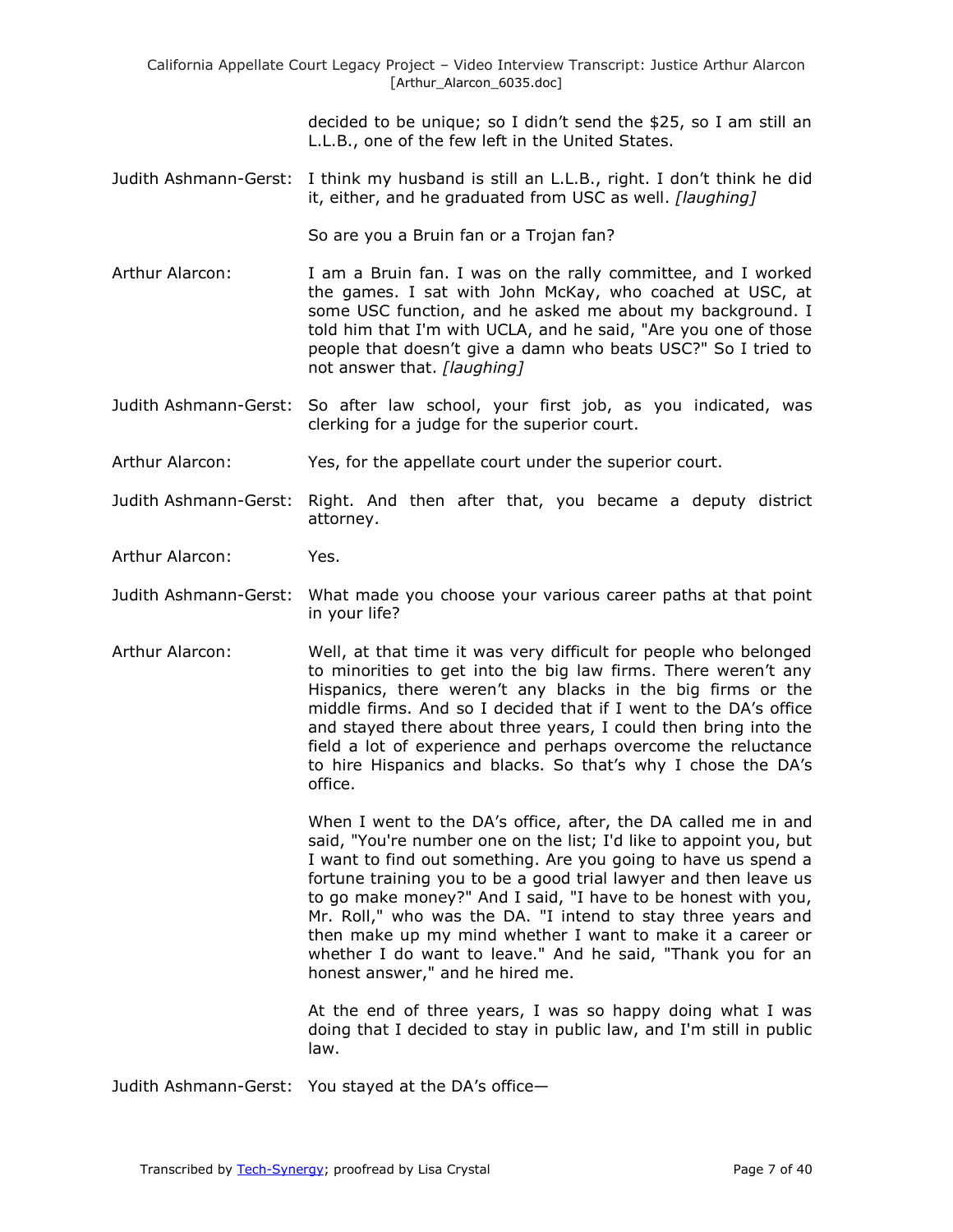- Arthur Alarcon: Until . . . I had been there about nine-and-a-half years.
- Judith Ashmann-Gerst: Now of course when anyone talks about you and your career at the DA's office, they talk about L. Ewing Scott.
- Arthur Alarcon: Yes.

 $(00:19:59)$ 

Judith Ashmann-Gerst: And of course that's one of the most well-known cases in the annals of California criminal jurisprudence.

> But there are other cases or other aspects of your career as a prosecutor that I'm sure are just as important to you.

Arthur Alarcon: Well, there are two cases that do stand out that I like to think about, and one of them is the *L. Ewing Scott* case, because in that case I worked . . . I second-chaired to, I thought, the best lawyer in the United States, the best trial lawyer, J. Miller Leavy. He divided the work right in half, even though I was much junior to him, and we were able to get a first-degree murder conviction, although the body had never been found, still has not been found, which in a sense made our case a lot easier because we didn't have to worry about an autopsy surgeon or any postmortem kind of examination of the body. We never found the body.

> The other case that I like to remember is a case involving a furrier in Beverly Hills, whose name was Teitelbaum. And my boss called me in and said, "The grand jury has indicted Mr. Teitelbaum for faking a robbery of his fur salon. The case is a loser, but there's going to be a lot of media attention on it. And I want you to go out there and pick somebody to work with you, and I want you to try the case, although you're going to lose it."

And I said to Mr. Roll, I said, "You want me to be like a swan in Swan Lake; you want me to die beautifully." And he said, "What are you talking about?" I said, "Excuse me." He didn't apparently attend ballet. *[laughing]*

> So I went out to Santa Monica and tried the case, and we won—which reminds me. Trial lawyers and former trial lawyers never talk about the cases they lost.

Judith Ashmann-Gerst: *[Laughing]* You then left the DA's office to go to the Governor's.

Arthur Alarcon: Well, the Governor contacted my boss, who was then Bill McKesson, and said, "I need to borrow Arthur Alarcon to study the narcotics problem in California." And I was away on vacation with my father at the time, and McKesson said, "Well, I don't think that would be in his best interest."

> So when I got back, I got a call from a wonderful lawyer named Grant Cooper, who was close to the Governor, and he said,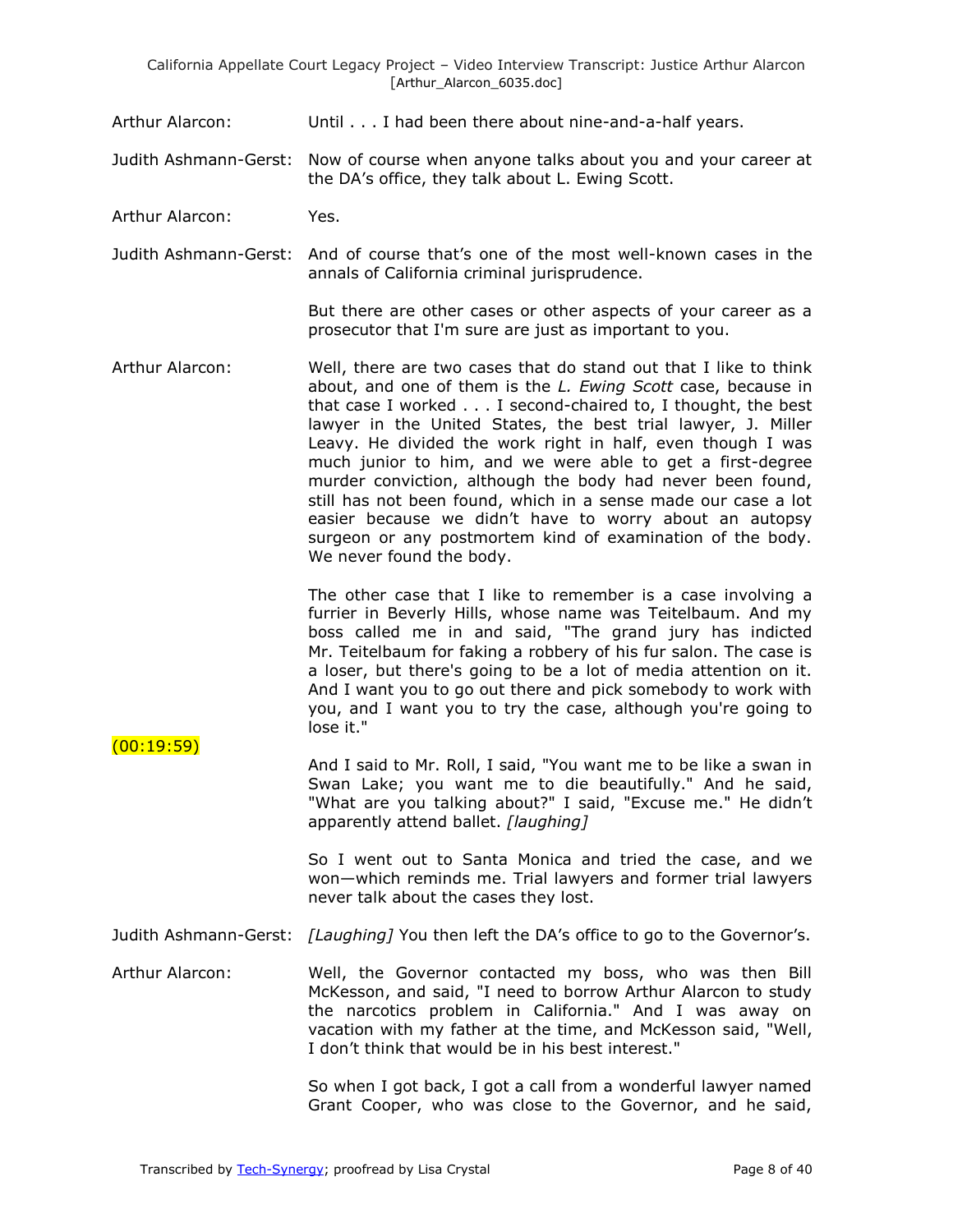"The Governor wants you to study the narcotics problem. There's a lot of pressure against him in the media, and he has selected you to make recommendations, and he will push them through the Legislature with your permission; but you've got to talk to your boss to give you a leave."

So I went to see Mr. McKesson and I told him, "I really would like this opportunity, and I would like you to grant a leave for me." He said, "Well, you know, this is kind of a dead end," and I said, "Well, it will bring me to the attention of the Governor, and I kind of like that."

So he did grant me a leave. So I took the job. We got a pretty large budget, and we were given a year to complete our work. We completed our work in nine months, and I turned back \$25,000, maybe one of the few people that went under budget and returned the money back to the taxpayers. *[laughing]*

Judith Ashmann-Gerst: Right. *[laughing]*

Arthur Alarcon: I went back to the DA's office, and about three months later the Governor called me, and he said, "I would like you to be part of my staff and be my legal advisor, clemency and pardons secretary." And I said, "Governor, number one, I'm a Republican; and number two, I don't agree with a lot of your political positions, and while you're vehemently opposed to capital punishment, I am not opposed to capital punishment."

> And he said, "I'm not selecting you for your political views; I'm selecting you because I think you would give me honest legal advice, and I have studied your background and I know your work." And I said, "Well, I really like what I'm doing." He said, "You know, it's not polite to turn the Governor down on the telephone. I want you to come to Sacramento." And I said, "I don't have the money to fly to Sacramento."

> So he sent me the tickets and I went to Sacramento, and he charmed me into accepting the position.

Judith Ashmann-Gerst: You had a very long, close relationship with Pat Brown . . .

Arthur Alarcon: Yes.

Judith Ashmann-Gerst: . . . even though he was a pretty liberal Democrat and you're a fairly conservative Republican. He's indicated that he wanted your unbiased views.

Arthur Alarcon: Yes.

Judith Ashmann-Gerst: How did that all work out over those years? What other positions did you hold with him?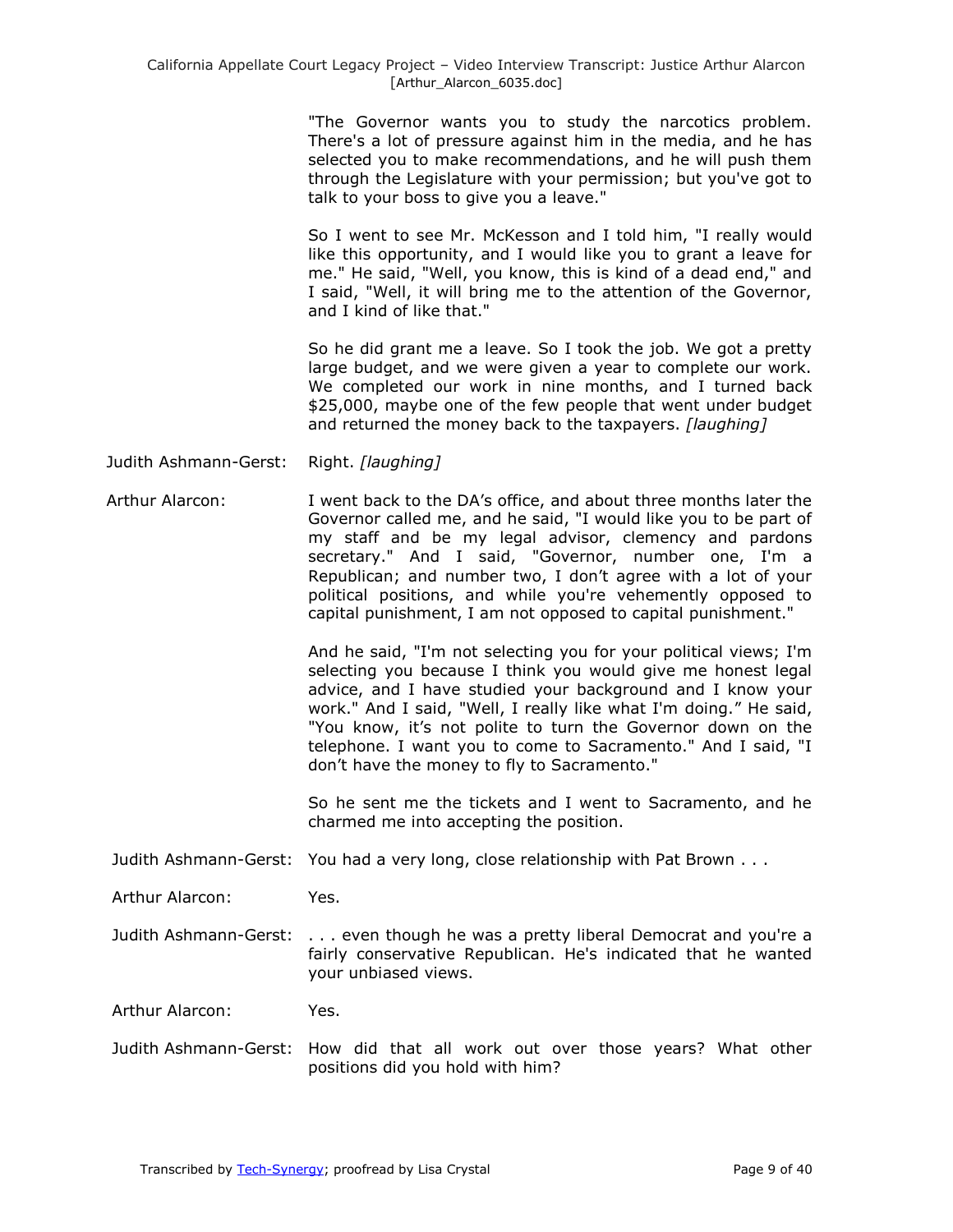Arthur Alarcon: Well, when I first went to work with him, he said, "Whatever you do, if it's in the best interests of the people of the State of California, it will make me look good; so don't worry about politics. You just do the best you can."

> About a year later, he phoned me. I happened to be at Lake Tahoe giving a speech. And he said, "Come back. My chief of staff has resigned, and I'd like you to take over my staff." And I said, "Governor, remember? I am a Republican. I don't want to be involved in Democratic politics." He said, "I'm not asking you to be involved in Democratic politics; I'm running for office and I'm going to be away from Sacramento, and I need someone I trust to make decisions or contact me and give me recommendations. And again, do it for the good of the people; don't worry about me, because you'll make me look good if you make wise decisions." So that was our arrangement, which was unusual.

- Judith Ashmann-Gerst: And then all of your appointments to the courts have been by Democrats, isn't that correct?
- Arthur Alarcon: Yes. I was elevated by Jerry Brown, Pat Brown's son; Jerry is a Democrat. And then I was appointed to the United States Court of Appeals by Jimmy Carter, a Democrat.

## $(00:25:03)$

Judith Ashmann-Gerst: Right. I think that's pretty unique as well.

Arthur Alarcon: There is a funny story about my elevation to the United States Court of Appeals. Jimmy Carter is not a lawyer. He has a Ph.D. from the Naval Academy in physics, which a lot of people don't know.

> So he decided, unlike his predecessors and successors, to turn the recommendation for federal judgeships over to commissions. So he appointed commissions in every circuit, and the commissions had lawyers and laypersons, and he tried to balance them with Democrats and Republicans.

> They advertised in the legal newspapers, "Would you like to be a federal judge? If you have 10 years' experience, clip out this coupon and send it in." I didn't do that.

> After several months I got a letter from Sam Williams, who was a wonderful lawyer and later a deputy attorney general and a great private practitioner after; he was co-chair of the commission of the Ninth Circuit. And the letter said, "We have asked 15 persons, including you, to apply. The commission has indicated that you are qualified, and we need people like you."

> So I talked to my best friend and legal advisor at the time, Warren Ettinger, who is now a superior court judge, and I said, "What do you think? I've never wanted to be a federal judge. What do you think I should do?" And he said, "Well, what do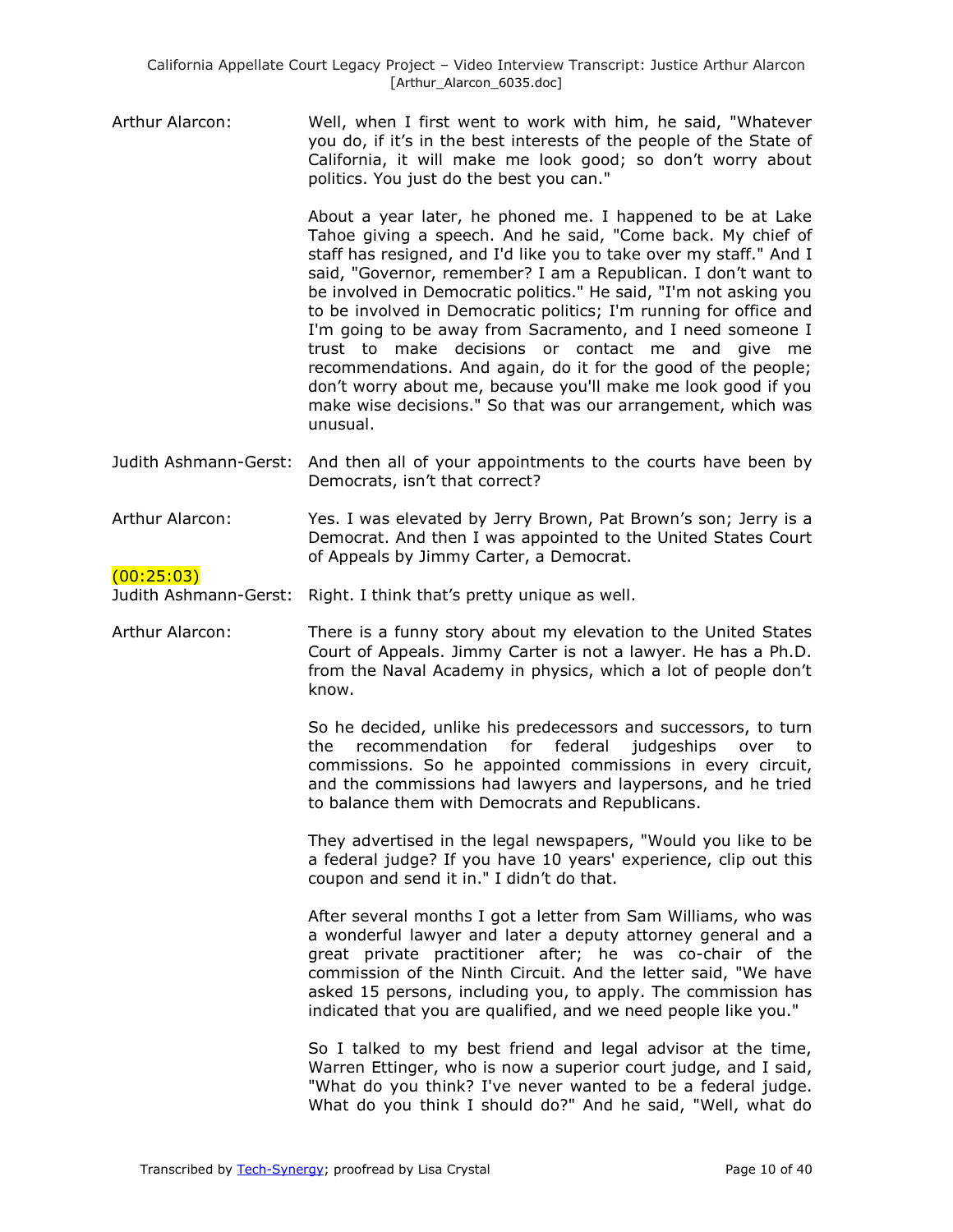you want?" And I said, "I'd like to be on the California Supreme Court, since you asked." So I was then on the Court of Appeal. So he said, "Well, look, they're not giving you the appointment; they're only asking you to apply. There are a lot of other people, so go ahead and apply." So I applied.

Several months went by, and I think it was even a Sunday night. I was at the Court of Appeal at 10:00 at night, and the phone rang. And I picked it up, and the voice said, "This is a White House operator. Are you Judge Alarcon?" And I said, "Yes." And then Sam Williams got on the phone and he said, "We're on a speakerphone, and the White House staff are around me, and they claim that you are a Republican. Say it isn't so."

And I said, "Sam, I have been a Republican since I was at UCLA when I was eligible to vote, because I was very upset that every major committee in the Congress was chaired by a Southern Democrat, and what they were doing to civil rights was something that was totally offensive to me. That's why I became a Republican. I wanted to go back to the party of Lincoln, and I wanted to try to change the Republican Party to take care of civil rights and so forth."

And there was a long pause, and then Sam Williams said—and I'll change one of the words—but basically he said, "Oh, shoot." And notwithstanding that, I got the appointment. So I am President Carter's oh, shoot. *[laughing]*

- Judith Ashmann-Gerst: So let's go back to when you got appointed to the superior court.
- Arthur Alarcon: Yes.

Judith Ashmann-Gerst: What year was that? What were your assignments?

- Arthur Alarcon: I was appointed in 1964 in July. I drove down from Sacramento overnight, and I went in to see Judge Joe Wapner and said to him, "Here I am, but I haven't had any sleep." He said, "Oh, well, I have a jury waiting for you." So I tried a jury trial without sleep the first day.
- Judith Ashmann-Gerst: And you were appointed directly to the superior court . . .
- Arthur Alarcon: Yes.
- Judith Ashmann-Gerst: . . . which at that time was also somewhat unusual.
- Arthur Alarcon: Yeah. Pat Brown had a philosophy that his judges should serve on the municipal court. He felt that they should get the experience of dealing with people who made a mistake, just ordinary citizens who went too fast or maybe had too many drinks or what-have-you and to get some compassion for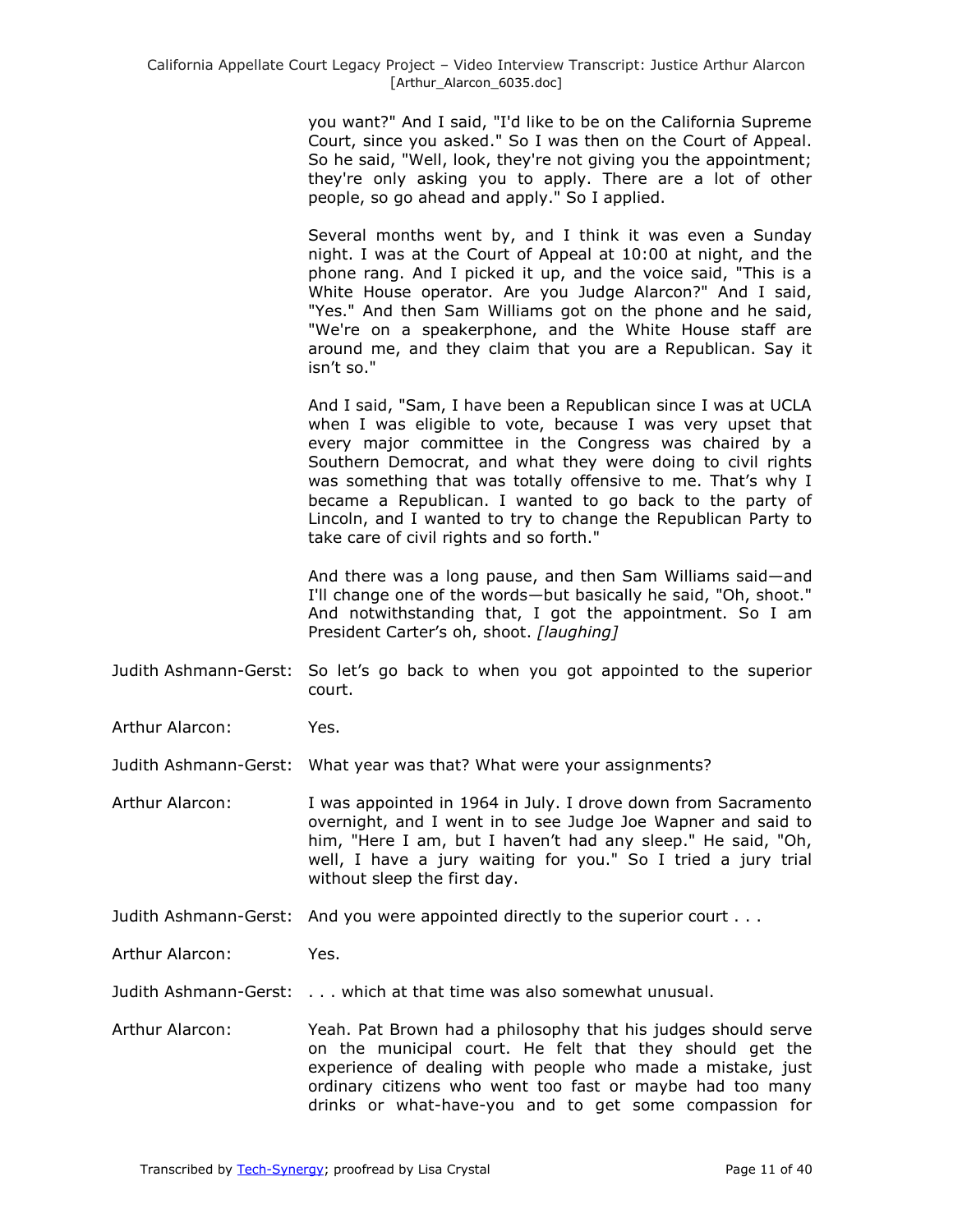people. He also wanted them and insisted they go out to visit state prisons and mental hospitals before they were appointed.

But he decided in a handful of cases, of Shirley Hufstedler, Otto Kaus, and me, to appoint us directly to the superior court. And in fact, when he appointed me to the superior court, I had just completed serving 90 days as chairman of the California Adult Authority, and he appointed me to that.

Again, he asked me to go under the Adult Authority and see what the problem was, because there was a high recidivism rate. Over 70 percent of the people within three years were coming back to prison, and he was getting lambasted in the media. So he said, "I want you to see if there are changes that have to be made."

> So I went to the Adult Authority, and on the way out, he said, "Okay, you've never asked me; but I know you want to be a superior court judge." And I didn't say anything and he said, "I'll tell you what. The first opening that comes up is yours." So I walked out without really responding, but highly hopeful.

> In the next 90 days, I gathered together the brightest parole agents and staffers in the parole division and in the Adult Authority, and we created manuals. They had no written manuals for parole supervision or for policy for the members of the parole board. So we drafted those.

> And after 90 days, the Governor called me and he said, "Well, I have an opening," and he appointed me to the superior court, true to his word.

- Judith Ashmann-Gerst: Your first assignment on the superior court was where, after the jury trial you had waiting? *[laughing]*
- Arthur Alarcon: Well, my first assignment was in criminal, and I spent about six months in the criminal courts. And then I got called in by the presiding judge and he said, "You know, you need civil experience. You've never been a civil practitioner. And I think you have a great future in the court system; but I want you to go to Pomona to try civil cases." Well, that was quite a job for me. I lived near Pasadena at the time, but I had to accept the appointment.

Well, I went out to Pomona, and the presiding judge in Pomona said, "Oh, wonderful. We have a backlog of criminal cases." So for the first 10 months, I tried back-to-back criminal trials. And finally I went to him and I said, "Please, I was sent here to get civil experience. Let me have your law and motion, let me have adoptions, let me have default divorces, let me get experience." So they did that for me.

 $(00:29:58)$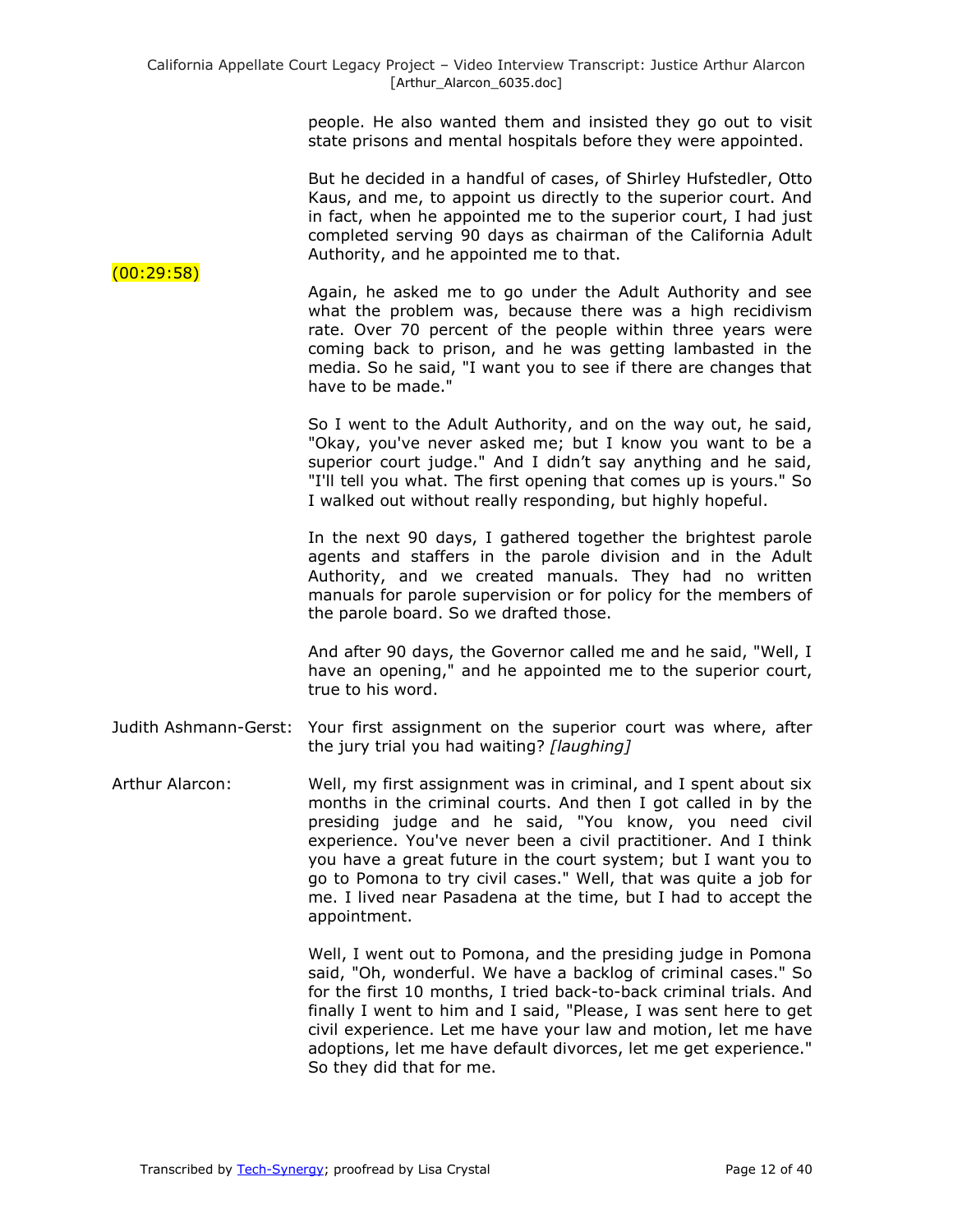After I finished my year, the presiding judge appointed me to be presiding judge of the criminal courts, which was kind of unusual.

- Judith Ashmann-Gerst: Back downtown.
- Arthur Alarcon: Back downtown, yeah.
- Judith Ashmann-Gerst: That was unusual after just one year.
- Arthur Alarcon: I served in the criminal courts; I served as presiding judge for a couple of years, and then I asked the presiding judge, "I still haven't got that civil experience." They said, "Well, we need you in the criminal side because of your experience." I said, "Let's make a deal. Send me over to civil for three years, and then I'll take three years back in criminal, and let's just alternate through my career." And they agreed, and every presiding judge thereafter honored that. So I went back and forth during the 14 years I was a superior court judge.
- Judith Ashmann-Gerst: How would you compare the civil trials and the criminal trials?
- Arthur Alarcon: It's really how I would compare the lawyers; and maybe this is because I was a prosecutor for nine years. I found the lawyers, at that time at least, in the criminal cases, civil, worked well together even though they were on opposite sides.

When I was transferred to civil, I was startled at how antagonistic the bar was and some of the things that they did to each other, which would have never occurred on the criminal side. In fact, when I was a prosecutor on the criminal side, we would battle all morning in a case and sometimes I'd go to lunch with my opponent, or we'd pick a restaurant where his client didn't see us, because it might have worried his client; but then we'd come back and battle all the rest of the afternoon. So there was a difference in the bar. I don't know if it's still that way, but that's one thing that I noticed.

Of course the other thing I noticed is that my introduction to civil law was fascinating. The first case I had was an agreedboundary case, and there hadn't been an agreed-boundary case for a long time in California. In fact, the cases we looked at were from the 1850s.

What is in an agreed boundary? It is an agreement between two property owners as to what the dividing line will be on their property. For example, a stone outcropping and perhaps the edge of the river in a straight line between those two, they would shake hands and say, "Okay, we agree this is the boundary."

(00:34:57)

Well, I had a case in the late 1960s in Pasadena where there were no metes and bounds, there was no record, and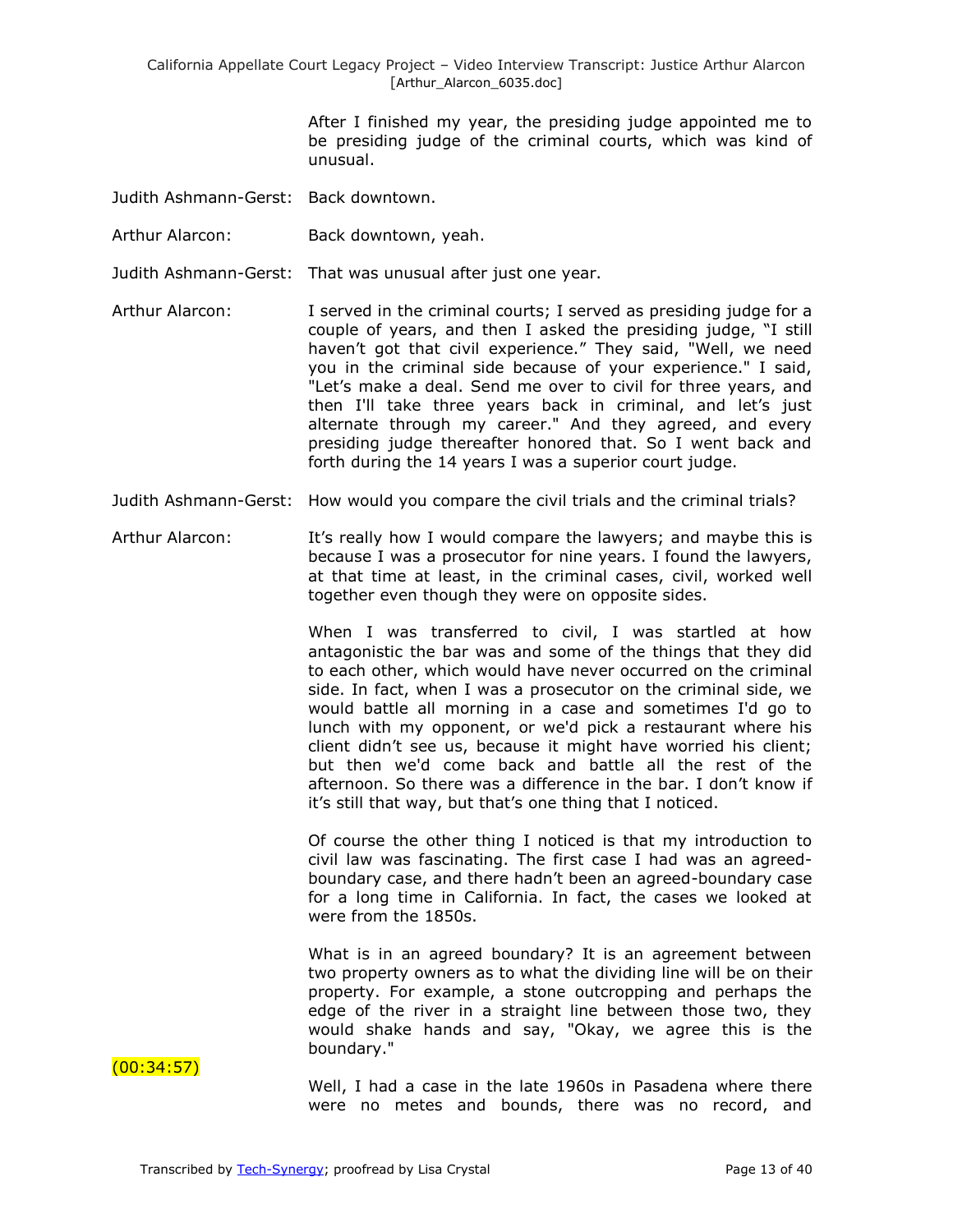somebody 100 years before had shaken hands and agreed to divide the property.

Well, a more recent property owner, not knowing that, put up a deck and a patio 25 feet onto the other man's land. Somehow he found out about the agreed boundary, and so there was a lawsuit as to whether the man would have to destroy his patio.

- Judith Ashmann-Gerst: Jury trial or nonjury?
- Arthur Alarcon: Nonjury.
- Judith Ashmann-Gerst: Nonjury.
- Arthur Alarcon: Yeah.
- Judith Ashmann-Gerst: And what did you decide?
- Arthur Alarcon: Well, I decided that I had to go along with the agreed boundary. They didn't, by the way, raise laches as a defense. They might well have.

One of the interesting things about it was that the third house there were three houses in a row—and the third house was Warren Ettinger's house. So I had to tell the lawyers on both sides, "I know your neighbor. He lives a house or two away from you." But they said, "We still want you to try the case."

- Judith Ashmann-Gerst: So you were on the superior court for . . .
- Arthur Alarcon: 14 years.
- Judith Ashmann-Gerst: . . . 14 years, and then-
- Arthur Alarcon: I spent about two years, by the way, on the California Court of Appeal. At that time they didn't have staff working on writs, and so they would bring over a superior court judge or two to handle all the writs. So I came over on assignment for two years as a writs judge—handled habeas corpus, mandamus, prohibition, and so forth.
- Judith Ashmann-Gerst: Uh-huh. And you also sat in the appellate department of the superior court.
- Arthur Alarcon: Yes. Just before I left, after I worked the writs job, I was appointed to serve on the appellate department of the superior court, and I served on that court for about two years.

I then was returned to trials, and I tried once again a criminal trial. They had a criminal trial in Van Nuys, and the 10-day period was up; the case had to be dismissed unless the judge could come over that day and take over.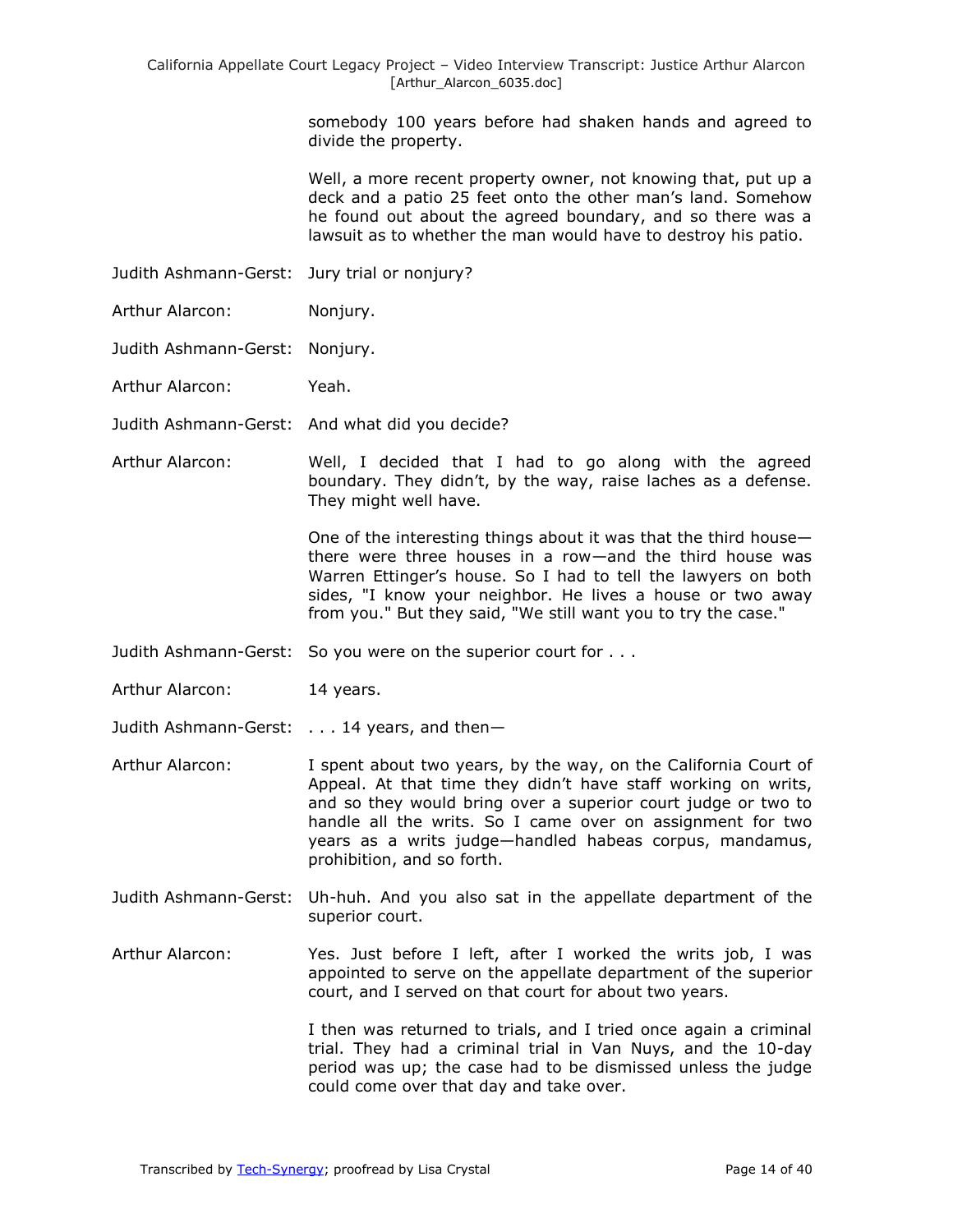Another judge selected the jury, and then I appeared on the 10th day and we started the trial. It was an interesting trial, because one of the jury . . . It was a murder case involving a drug dealer who apparently was believed to be an informer. So his suppliers killed him, and they buried the body in Ventura Beach.

So in voir diring the jury, I would ask after the initial voir dire, I asked a juror, prospective juror, "Would your answers be the same as those of the other jurors who are sitting here?" He said, "No." He said, "I feel very strongly—" And I said, "Just a moment." And I said, "I think we'll excuse the other jurors."

So we excused the other jurors, and he sat there alone in the courtroom with the lawyers and I said, "Now, what do you feel strongly about?" He said, "I think anybody involved in drug dealing who kills somebody should get the death penalty, and there's no way that I would change my view on that. That's how I feel." So I said, "Thank you very much," and I said, "Counsel, would you like to stipulate?" And they stipulated that we should excuse him for cause.

Now, the defendants were convicted of first-degree murder. At that time, the death penalty had not been restored in California. The defendants appealed, because there had never been a case up to that time where there had been the voir dire of an individual juror without the others present, and they claimed that was a due-process violation and so forth. And the Court of Appeal affirmed what I did, and that was my last case as a superior court judge.

Judith Ashmann-Gerst: It's interesting that they appealed on that basis because, of course, when the death penalty was reinstated, for many years you had to . . .

Arthur Alarcon: Yes.

- Judith Ashmann-Gerst: . . . question jurors outside the presence of the other panel members.
- Arthur Alarcon: Sure. Yes, yeah.
- Judith Ashmann-Gerst: And that was your last case as a superior court judge.
- Arthur Alarcon: As a superior court judge, yeah.
- Judith Ashmann-Gerst: So being in the appellate department, sitting here on the Court of Appeal by assignment—that piqued your interest in an appointment to the Court of Appeal?
- Arthur Alarcon: Well, I had hoped that I would get on the Court of Appeal because, as I said, my goal then was hopefully someday to be on the California Supreme Court. So, sure, I felt that might be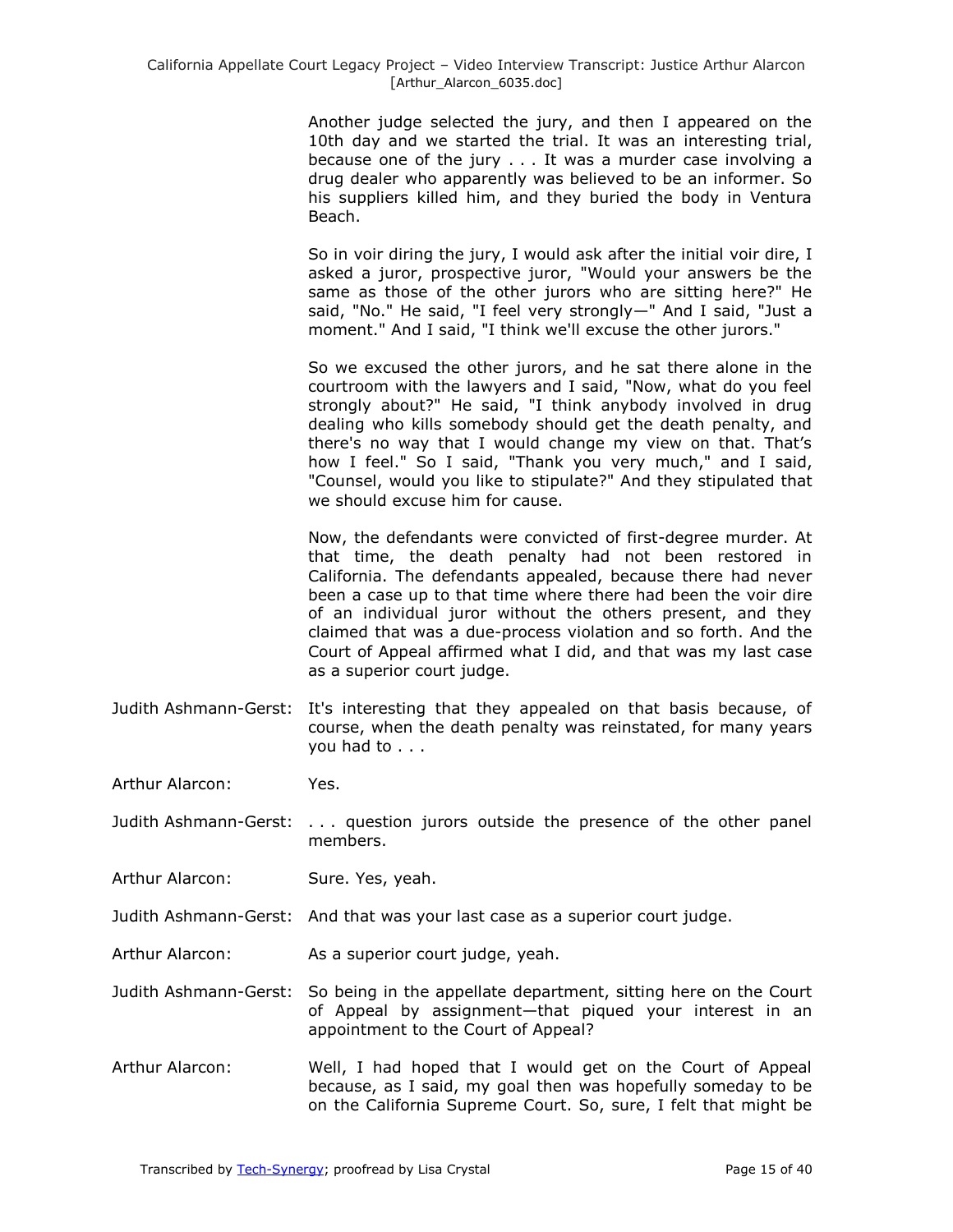an open door to it, and Jerry Brown called me and did appoint me.

- (00:39:57) In fact, it was funny. When he called me, he had been Governor for several years, and he said, "I hope that you will accept an appointment to the California Court of Appeal." And I said, "Governor, I've been waiting for this call for several years." He said, "Yeah. People say I'm a little slow at appointments." *[laughing]*
- Judith Ashmann-Gerst: *[Laughing]* So before we talk about how you wound up on the Ninth Circuit instead of the California Supreme Court . . .
- Arthur Alarcon: Yes.
- Judith Ashmann-Gerst: . . . let's talk about your experience here on the Court of Appeal.
- Arthur Alarcon: Well, I was on this court approximately 15 or 16 months, and I had to finish a trial; and so I stayed as a superior court judge for several months before I took my oath of office.

So I came over in late September of 1978, and at the time, under California law if you were appointed to the California Court of Appeal, you had to stand for election at the next general election, which was two months away. So my name appeared on the ballot in 1978 before I wrote one opinion. And, let's see, 30 percent of the voters felt that I was not qualified, even though they had not read any opinion that I wrote; but 70 percent thought I was great. *[laughing]*

- Judith Ashmann-Gerst: And you were in Division Four.
- Arthur Alarcon: Yes.

Judith Ashmann-Gerst: And who were your colleagues at the time?

Arthur Alarcon: My colleagues were Gordon Files, Robert Kingsley, and Bernard Jefferson. One of the delights for me was that Bob Kingsley was the dean of my law school. So not only did he give me my L.L.B., but I also got to sit with my former dean.

- Judith Ashmann-Gerst: That was an amazing panel.
- Arthur Alarcon: It was. Oh, I think we've talked in the past about what are the differences between the way . . . my experience on the California Court of Appeal and my present experience on the United States Court of Appeal. One of the things that I found out almost immediately is that in your court, the panels do not change. You have now four or five?
- Judith Ashmann-Gerst: We actually have eight in this district.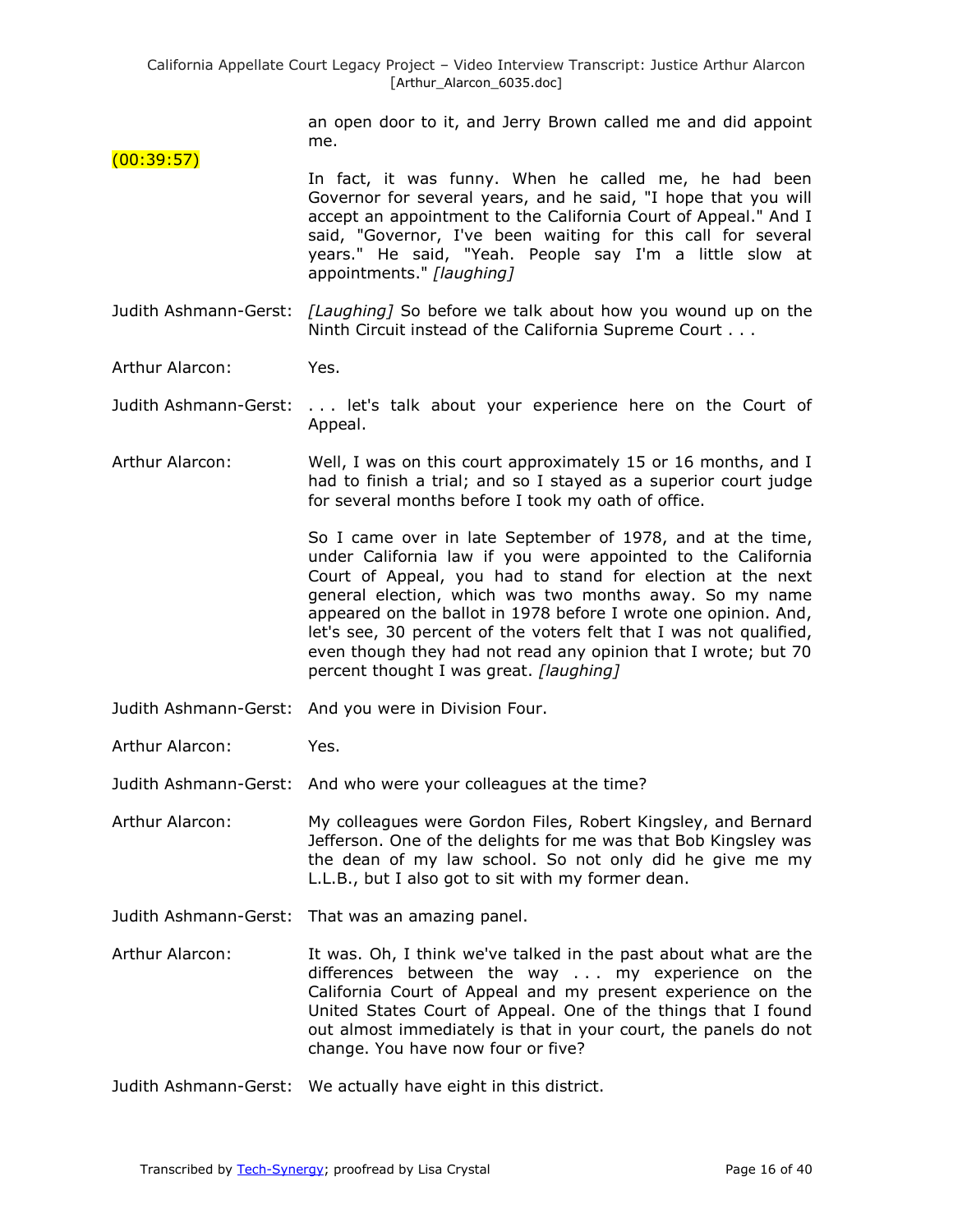Arthur Alarcon: No, but on each panel.

Judith Ashmann-Gerst: Four on each panel, right.

Arthur Alarcon: Four on each panel, so that for part of the year at least, you sit with the same people, the same two other people, and then occasionally one is substituted.

> And on the United States Court of Appeal, we never sit together as a panel. We change every month. There are some of my colleagues that I haven't sat with for seven years, because we have new panels every month. So that's different.

> And one of the things that is kind of a funny fallout from that is, when I sat with Gordon Files and Bob Kingsley on a search-andseizure case, when we discussed the case, I said I felt that the officers had violated the Fourth Amendment, that they didn't have probable cause. And as I was talking—and I was brandnew on the court—I noticed that Gordon had turned his back and was looking out the window in one direction, and Bob Kingsley was looking out another window. And I talked and talked and slowed down, and Gordon Files then said, "Have you finished?" I said, "Yes." He said, "I don't agree with you," and Bob said, "I don't agree with you."

> So when the conference was over, I raced over to Bob Kingsley's office and I said, "Bob, I thought I had a point there that you might at least wanted to talk about." He said, "Arthur, 13 years ago Gordon and I considered that question, and we agreed that it wasn't a violation of the Fourth Amendment."

> So one of the differences between the two courts is that I get exposed each month in the Ninth Circuit to a different judge, who may give me an argument that I never thought of before, that might open my eyes and change the position that I had thought was a valid one before; and hopefully I can do the same thing for some of my colleagues.

- Judith Ashmann-Gerst: How's the workload different? How are the cases distributed? How do you decide who actually writes the opinion?
- Arthur Alarcon: Sure. The workload is about the same; but when I was on the California Court of Appeal, Gordon Files was the presiding judge of our division. He would send us one-third of the cases that were to be argued six weeks or so in the future, and our responsibility was to draft an opinion and to circulate it approximately 10 days before oral argument.
- $(00:45:11)$ My colleagues would then make comments and send it back and indicate that they had problems with this part of it or "What about this?" or "This isn't persuasive," and I would work more on the opinion.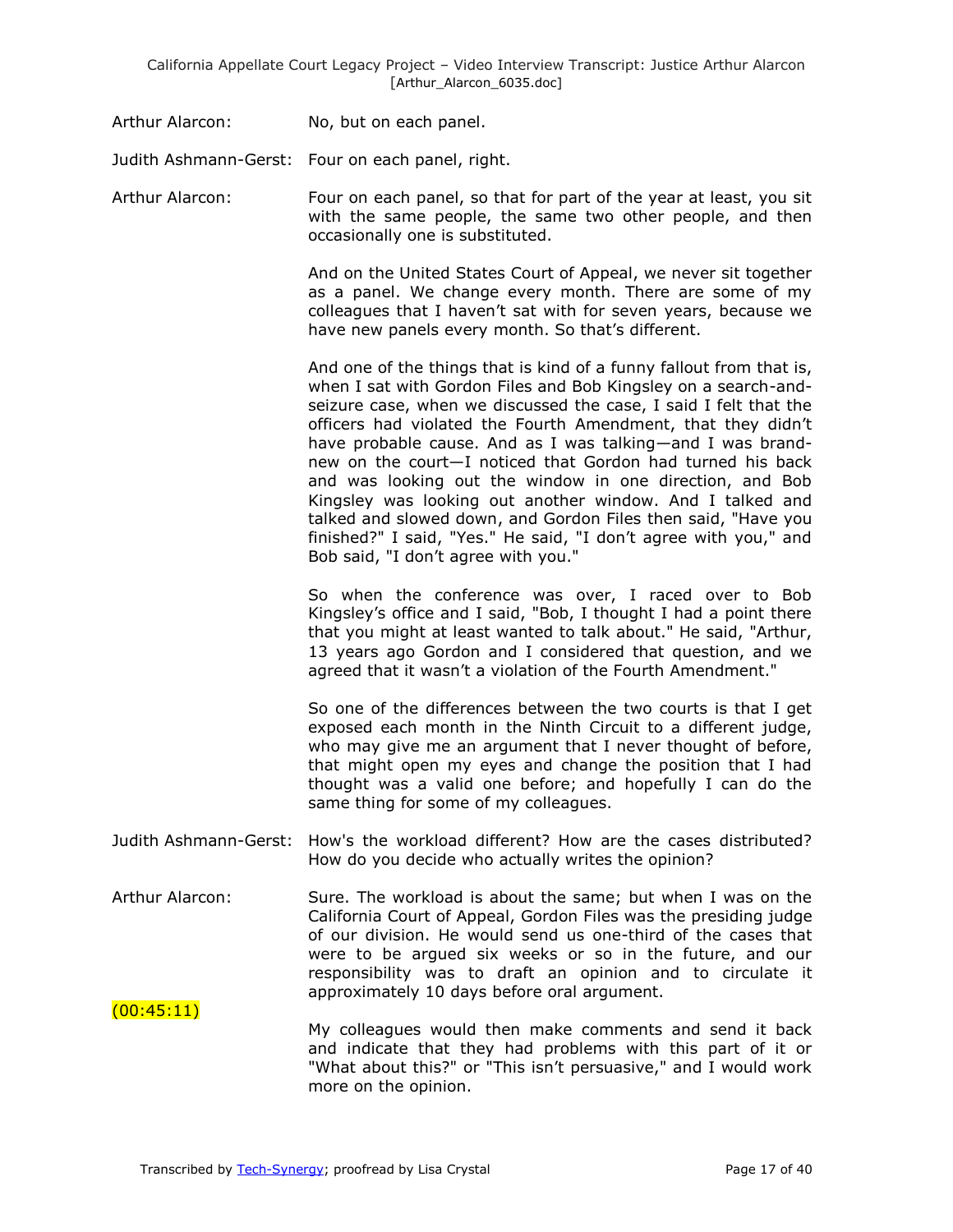We would then sit down the day before argument and sometimes spend the whole day going over the cases to be argued and agreeing or disagreeing on the draft. Sometimes in the conference there would be questions raised by one of my colleagues, where the colleague wasn't totally sure: "Yeah, maybe I'll go along; but I'm troubled by this."

The next day, then, when we would get on the bench on this court, the California Court of Appeal. The lawyers know or at least at that time knew it . . . is it approximately, by the way, the same way now, the procedure?

Judith Ashmann-Gerst: Yes.

Arthur Alarcon: Yeah. So the lawyers know this, that appear before the California Court of Appeal.

- Judith Ashmann-Gerst: Right.
- Arthur Alarcon: They know that we've talked about the case, they know that we may have drafted something on the case.
- Judith Ashmann-Gerst: Right.
- Arthur Alarcon: So they're prepared to argue, and hopefully they will ask questions so they can reassure us as to their point or strengthen their point.
- Judith Ashmann-Gerst: Right.
- Arthur Alarcon: And one of the things that I noticed sitting on the California Court of Appeal is sometimes my colleague who in conference said, "I have some questions that I'm troubled by" would not ask those questions; so I would ask those questions, and sometimes the lawyer would get red-faced and angry at me, even though I thought his point was well taken.

So when I talked to lawyers I said, "Don't get mad at the judge who asks you a question. He may be trying to get you to develop your point and to reassure another judge who has some problems with it."

Judith Ashmann-Gerst: Right.

Arthur Alarcon: Now, what's the difference? On the United States Court of Appeal, as I said, we change panels every month. And number two, we do not talk about a case until after our oral argument. It's just totally forbidden; it's part of their tradition and philosophy.

> I asked one of my chief judges one time, "Where did that come from?" because he knew about the California procedure and asked me what I thought of it. And I told him I was very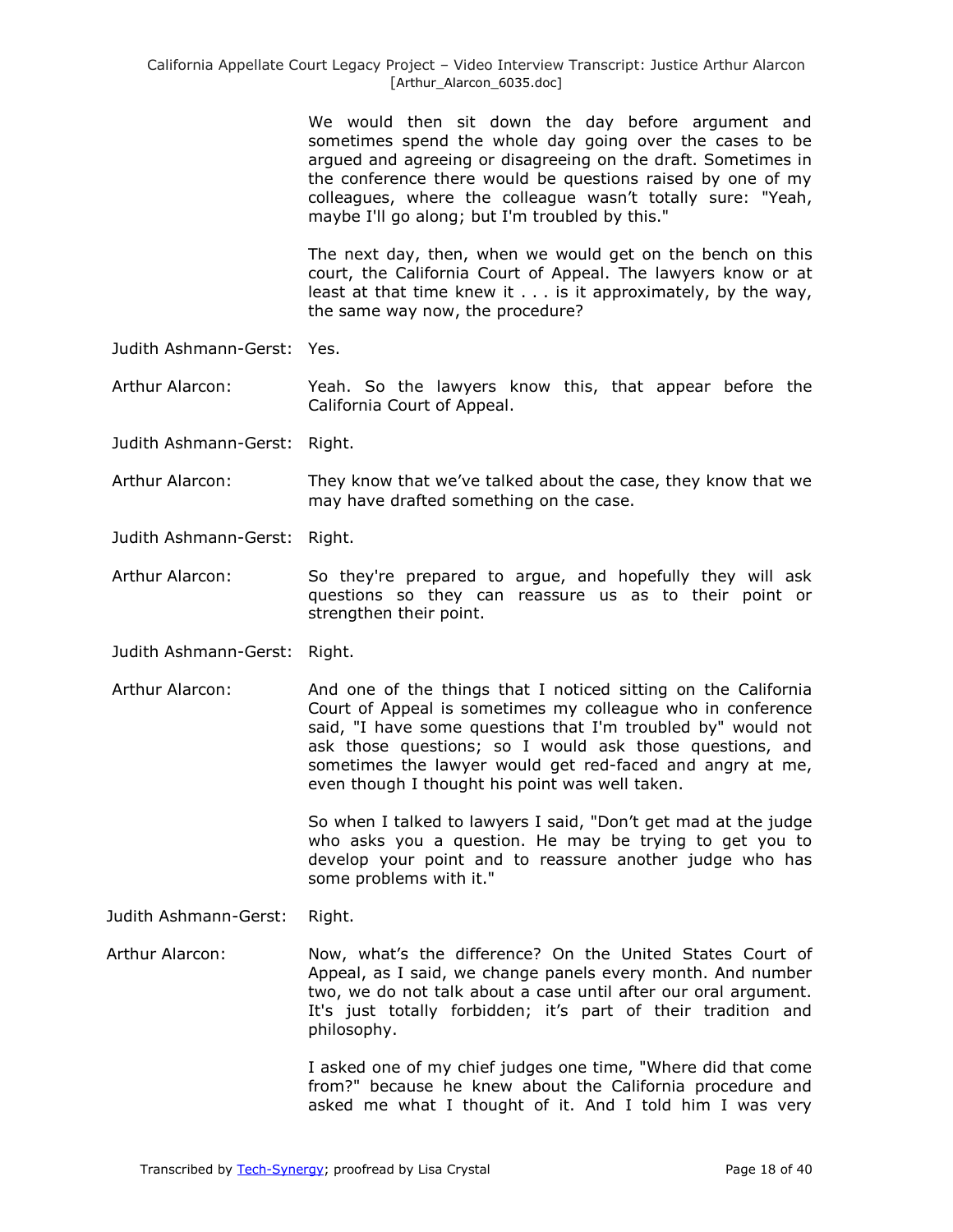comfortable with it. And he said, "Well, the reason that we don't do it here is that Joe Ball," who's a wonderful lawyer in California, said, 'I would rather talk to you and have you listen to me before you talk to the other judges and before you're influenced by your law clerks, so that I can talk to you and that you have an open mind.'" So I thought, "Gee, that's interesting."

Well, Joe Ball happened to be a friend of mine. I had tried cases against him as a prosecutor. So one evening at a cocktail party I said, "My chief judge said that the reason that we never talk on the Ninth Circuit about a case until after argument is because of your complaint." He said, "I didn't make that complaint." He said, "I don't care." *[laughing]*

Judith Ashmann-Gerst: Do you circulate a bench memo before oral argument?

Arthur Alarcon: Yes. What we do is circulate a bench memo prepared by our law clerks, and we divide the cases into thirds, and our presiding judge decides which cases go to which judge. And then we turn it over to our law clerks.

> In my chambers at least, I tell my law clerks, "I want you to give me an independent analysis of this case. Look at the briefs, be fair to both sides, give their best arguments as well as you can, do independent research, and then"—and this was kind of an innovation that I brought into the bench-memo process—"give me your recommendation." Because when I got there we were receiving bench memos, but there was no recommendation; but sometimes it was pretty obvious what the law clerk wanted us to do. So I said, "Just go ahead and at the last part of it say 'I recommend' and summarize your reasons. We may agree, we may disagree; but at least we know where you stand and what you feel strongly about." So that's what we do.

> Now, one of my colleagues—and even though I think he's a wonderful human being, but I won't disclose his name—works differently. The rest of us pretty much operate the way I do. We do hands-off in the bench memo, because it's my view that the law clerk is working for all three judges, not just for me, in doing a bench memo; so he shouldn't try to please me or guess what I might think would be the correct result.

 $(00:50:03)$ 

But one of my colleagues tells us, and he is very open about it, he said, "I tell my law clerks, 'Here's another example of the LAPD storm troopers breaking down somebody's door without a search warrant, so you write a bench memo and, by god, we'll show that district court judge who made a mistake in this case.'"

Judith Ashmann-Gerst: I might be able to guess who that person is. *[laughing]*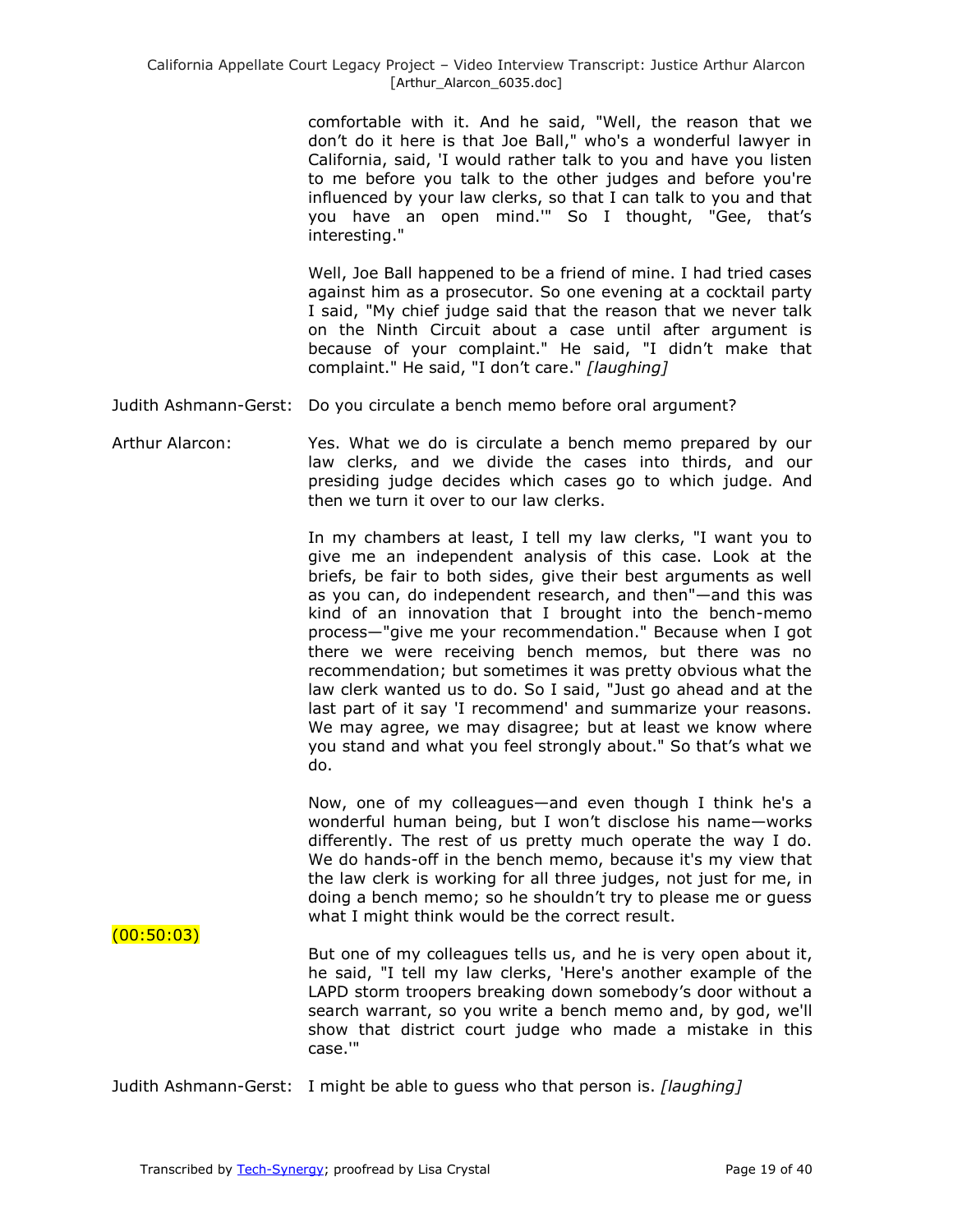California Appellate Court Legacy Project – Video Interview Transcript: Justice Arthur Alarcon [Arthur\_Alarcon\_6035.doc]

Arthur Alarcon: But I give him credit. We know he does that; so whenever we get a bench memo from that court, we push it aside and we have our own law clerk go through it.

Judith Ashmann-Gerst: Start over.

- Arthur Alarcon: Because I think sometimes his law clerks may be intimidated after all, he's been a judge for many years—and so they give him what he wants. I've seen other bench memos that appear not to have agreed with him, and that's what I'd hope my law clerks would do: give me their honest view.
- Judith Ashmann-Gerst: Do you feel there was more collegiality here on the Court of Appeal or there on the Ninth Circuit, or is it just difficult because the process is so different?
- Arthur Alarcon: I think the collegiality on the Ninth Circuit is good. Is there more collegiality, or was there more on this court? I would say yes, and the reason is many-fold. One of the reasons goes to the fact that in this court I felt free to go in and talk to Gordon Files or Bob Kingsley or Bernie Jefferson and say, "I'm having trouble analyzing this case, and here's what I think might be a way to go. What do you think? Let me bounce that off of you." And in a few minutes he would respond, and then I'd go back across the hall and continue working on it. We can't do that here. I don't know, except for one judge, where my colleagues stand until after argument, and we are really prohibited by tradition from talking.

So I felt that brought us closer together, and I like the idea of sitting down and going over the cases and tentatively agreeing on what we thought was the right result, then to be tested with the lawyers the following day.

So was I more comfortable with that? Yes. But are my colleagues collegial? I would say yes, even though I have colleagues . . . one of them is in Fairbanks, Alaska.

- Judith Ashmann-Gerst: I was just going to say you're spread out physically as well. That's a major difference.
- Arthur Alarcon: Sure. And we are also at a disadvantage for collegiality, I must say, in that because we can't talk to a colleague alone. We have another tradition that if I want to say something to a panel member after argument, I have to send a copy to the other panel member.

Judith Ashmann-Gerst: Uh-huh.

Arthur Alarcon: So I can't just pick up the phone and say, "What do you think about dropping that last sentence? I think it's dictum, and maybe we don't need it." I have to write a memorandum, and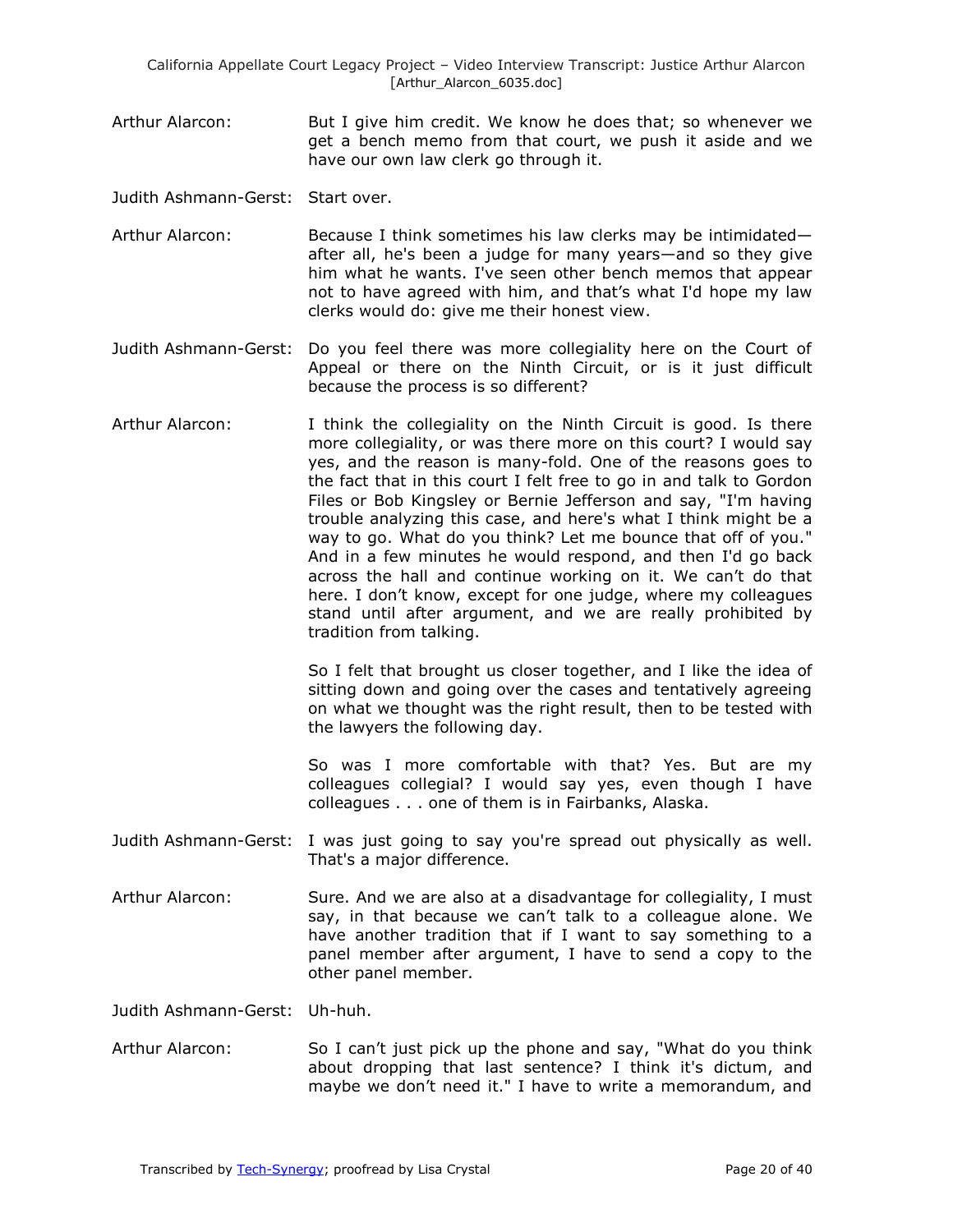sometimes because of the workload they get a little tart, and so there's bristly feelings.

- Judith Ashmann-Gerst: Do you conference after oral argument?
- Arthur Alarcon: Yes, each day we conference after oral argument.
- Judith Ashmann-Gerst: Do you have a week of oral argument a month or—
- Arthur Alarcon: We have a week a month, yeah. We have about 30 cases a month, which I suspect is fairly close to the number of cases that you handle here.

Judith Ashmann-Gerst: Actually, the workload's down a little bit now, so ours for oral argument might be around 18, 20 cases a month?

- Arthur Alarcon: Well, we have 30. Now, some of those 30 end up to be, to use a basketball term, slam-dunks. They end up to be cases that there is clear Ninth Circuit authority to dispose of them. So I would say that perhaps 18 to 20 are the difficult cases, and maybe 10 to 12 are easy; so it's fairly comparable to what you're doing.
- Judith Ashmann-Gerst: So each day after oral argument, do you conference on cases that were heard?
- Arthur Alarcon: Yes, immediately after oral arguments, yeah. And that can be a problem, depending on the presiding judge. I had a presiding judge at one time who we'd sit down after argument, and he'd say, "Well, my plane is going to leave in an hour and a half, so we have 10 minutes to talk about these six major securitiesviolation cases." Most of my colleagues will spend as much time as needed to hear each judge's views.
- Judith Ashmann-Gerst: One of the things you and I talked about was the difference in approach between the deputy attorneys general . . .

Arthur Alarcon: Yes.

Judith Ashmann-Gerst: . . . and the assistant U.S. attorneys in their written briefs and also oral argument.

 $(00:54:58)$ 

Arthur Alarcon: When I was on the California Court of Appeal, I really admired the policy of the Attorney General's Office. The Attorney General, I should explain, is the appellate lawyer for all 50 ADAs in the state. So they would look at the work of the prosecutor and the decisions of the judge and instructions of the judge after a conviction. The Attorney General's Office, at least at that time, would come in with a deputy attorney general and say, for example, "We concede that there was prejudicial error, and we ask the court to send it back for a new trial." Or they would say, "We think that the prosecutor stepped over the line and the comment that was made to the jury was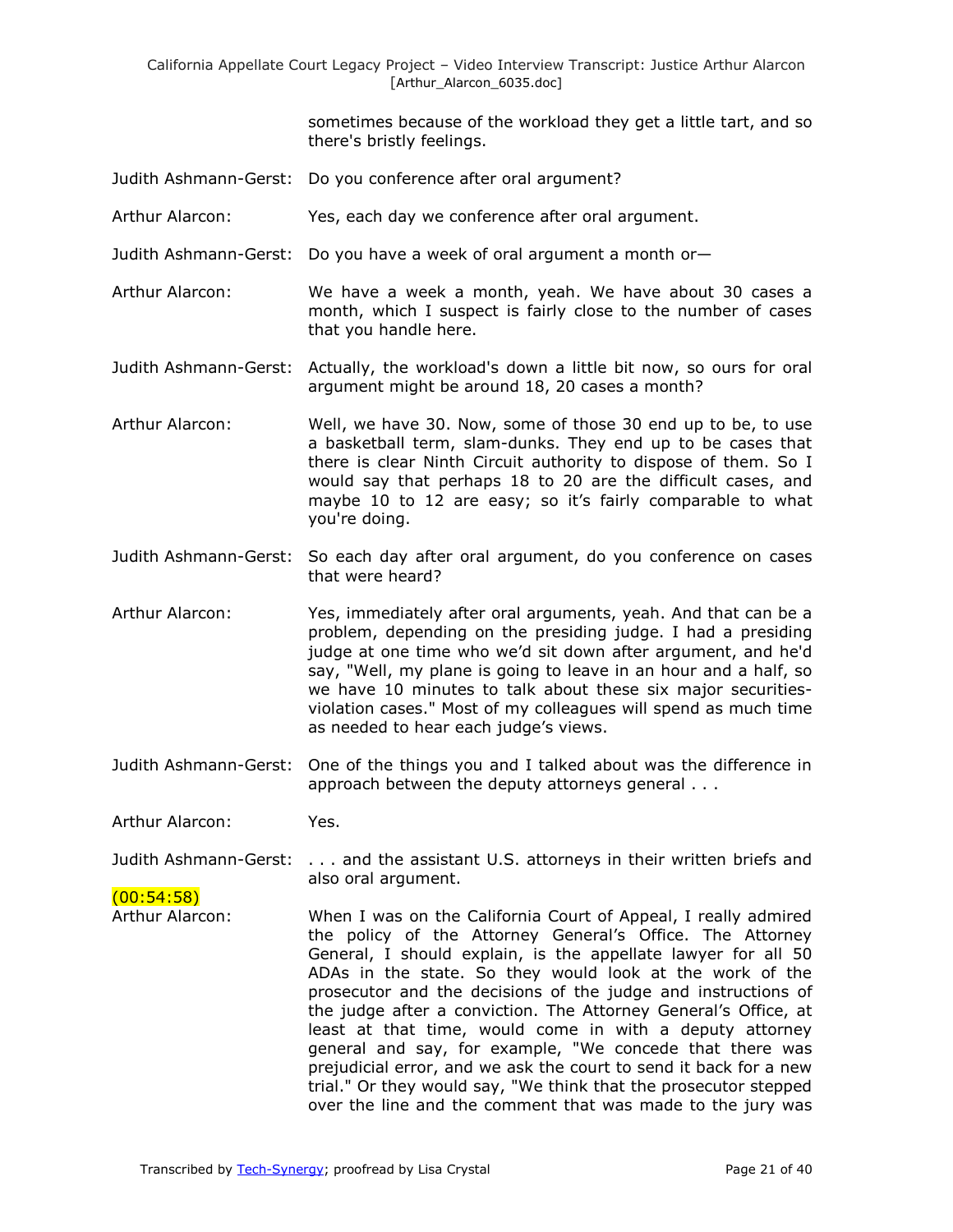#### California Appellate Court Legacy Project – Video Interview Transcript: Justice Arthur Alarcon [Arthur\_Alarcon\_6035.doc]

erroneous; but we also believe that the evidence is overwhelming, and notwithstanding the error that was committed—and we concede there was error—we think the court should affirm." With that kind of an argument, you sort of lean forward as a judge and say, "Wow. These people really are trying to help us, and they're confessing where there are mistakes."

In most of the federal districts, the U.S. attorneys do not have a separate appellate unit. And so the prosecutor who tried the case and may have made a mistake appears before the Ninth Circuit to defend the conviction. And it's very hard for them to say, "I made a mistake." We point it out to them, and some of them stammer and try to justify something that's not justifiable instead of being able to say to us, "Yeah, we made a mistake; but the evidence is overwhelming, and you confirmed."

I have kind of tried to make a change in that, and I think the U.S. Attorney's Office here now is having more and more cases done by an appellate unit.

- Judith Ashmann-Gerst: Right, they have an appellate division. I don't know if all of their appeals go through that.
- Arthur Alarcon: Yes. Not all of them go there; but they are taking over more and more, and I think that's a much better approach, and it helps us.
- Judith Ashmann-Gerst: So let's get back to the Court of Appeal, California Supreme Court, Ninth Circuit. You had hoped to go to the California Supreme Court.
- Arthur Alarcon: Yeah.

Judith Ashmann-Gerst: You were offered a position.

Arthur Alarcon: Well, I was offered the position to the Ninth Circuit, and at the time the California Supreme Court was having a lot of problems with the death penalty; and there were many, many, many reversals in death-penalty cases, and I did not agree with some of the reasoning of the California Supreme Court's cases. And I decided, "Uh-oh. If the Governor were to call me and ask me to sit on that court, I might end up spending the rest of my life dissenting," and I didn't really look forward to that.

> But again, Warren Ettinger said, "Nobody's called you from the Governor's Office to put you in the Supreme Court." Well, the Governor did call me and asked me if I would go to the California Supreme Court.

> Now, by that time, in addition to not wanting to have to write dissents on every case, every criminal case, I also liked the kind of cases that we receive on the Ninth Circuit. When I sat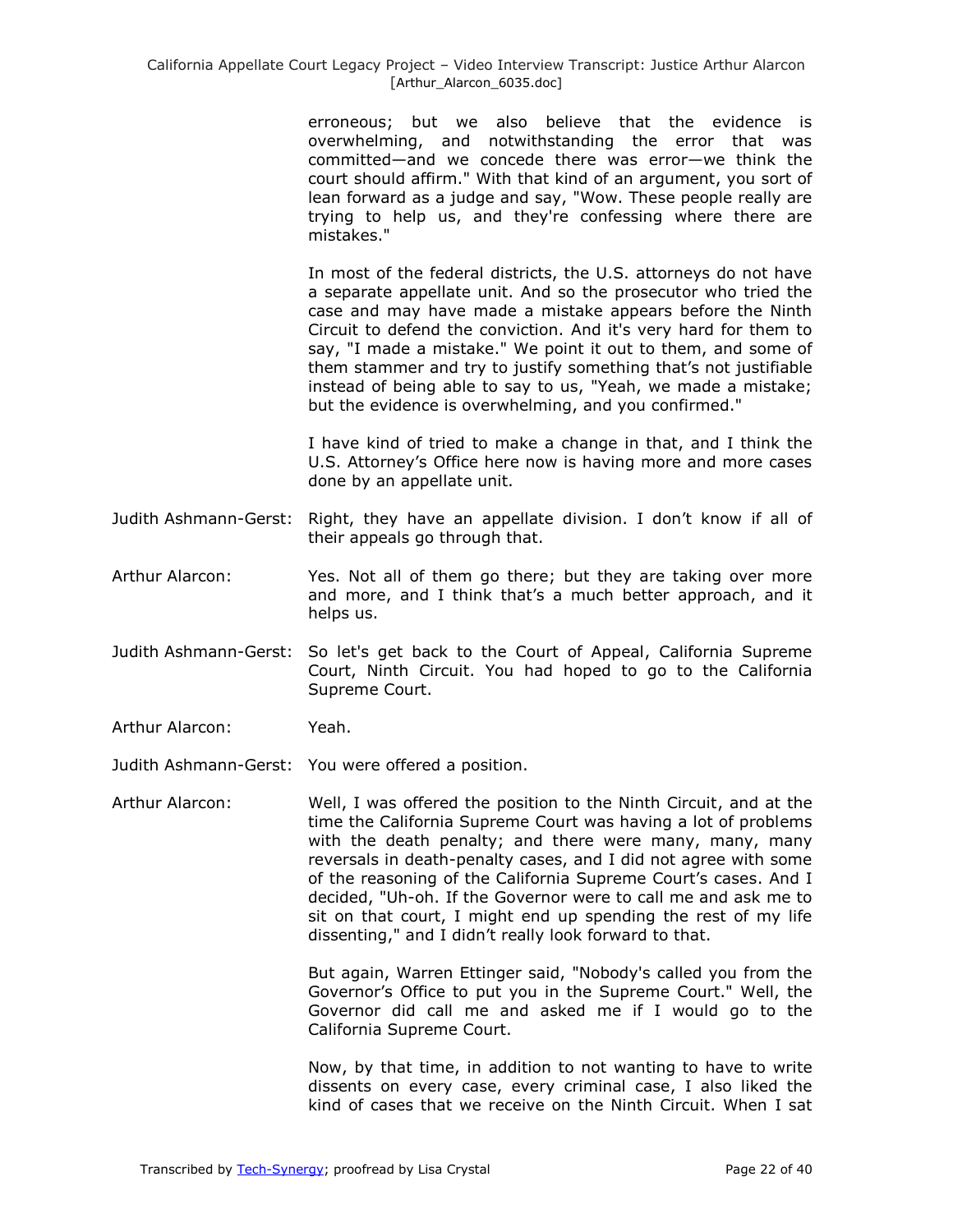on the California Court of Appeal, I did a calculation after the first year, and 40 percent of my cases were drug cases, and about 20 percent were rear-end collisions; and on one calendar, two of them occurred at the same point on the 101 freeway, rear-end collisions. *[laughing]* And many of the rest were what appeared to me trumped-up cases between insurance companies to have us tell them what language we agreed with so that they could go out and rewrite the policy and get rid of the problem. And I found it a little boring to have that kind of a load.

On the Ninth Circuit on a given calendar I may have an Indianlaw case, an admiralty-law case, a securities-law case, an environmental-law case, a sex-discrimination-on-the-job case, and so on. And so the variety is terrific, and I feel like I'm a student for life, learning these various fields. So I found that very attractive.

So I thanked the Governor, but I said no. I think I'm one of three people, by the way, that has turned down a direct request from the Governor. Sam Williams was the other.

### $(01:00:03)$

Judith Ashmann-Gerst: I was going to say, one of the other ones was Sam.

Arthur Alarcon: Was the other.

Judith Ashmann-Gerst: Right, right.

One of the other advantages of the Ninth Circuit is that you're able to travel around all of the other circuits and sit with them. What's that experience like?

Arthur Alarcon: Well, actually, the active judges are not allowed to sit with other circuits. If they're asking for help—and the Ninth Circuit has been in trouble since I've been on it, in the sense of being understaffed—so when I became a senior judge 14 years ago, I was then allowed to travel. So I've been sitting with other circuits part of the time for the last 14 years, mostly with the Third Circuit in Philadelphia and the Eleventh Circuit in Miami, Atlanta, and Montgomery, Alabama, and that's fun. It's fun because they have different . . . It's all federal law, but they had different problems there. For example, with the Third Circuit, they have a lot of securities-law violations and admiralty-law violations. In the Eleventh Circuit, they have Indian-law problems; but they also have a lot of discrimination in hiring and in promotions, one of the reasons being a tremendous influx of factories that went to the South from the North when in New England there was a closedown of a lot of the clothing factories. This brought with them not only the factories, but also lawyers who specialize in job discrimination. Some of the best job-discrimination lawyers in the country work out of Atlanta. So I've enjoyed that very much.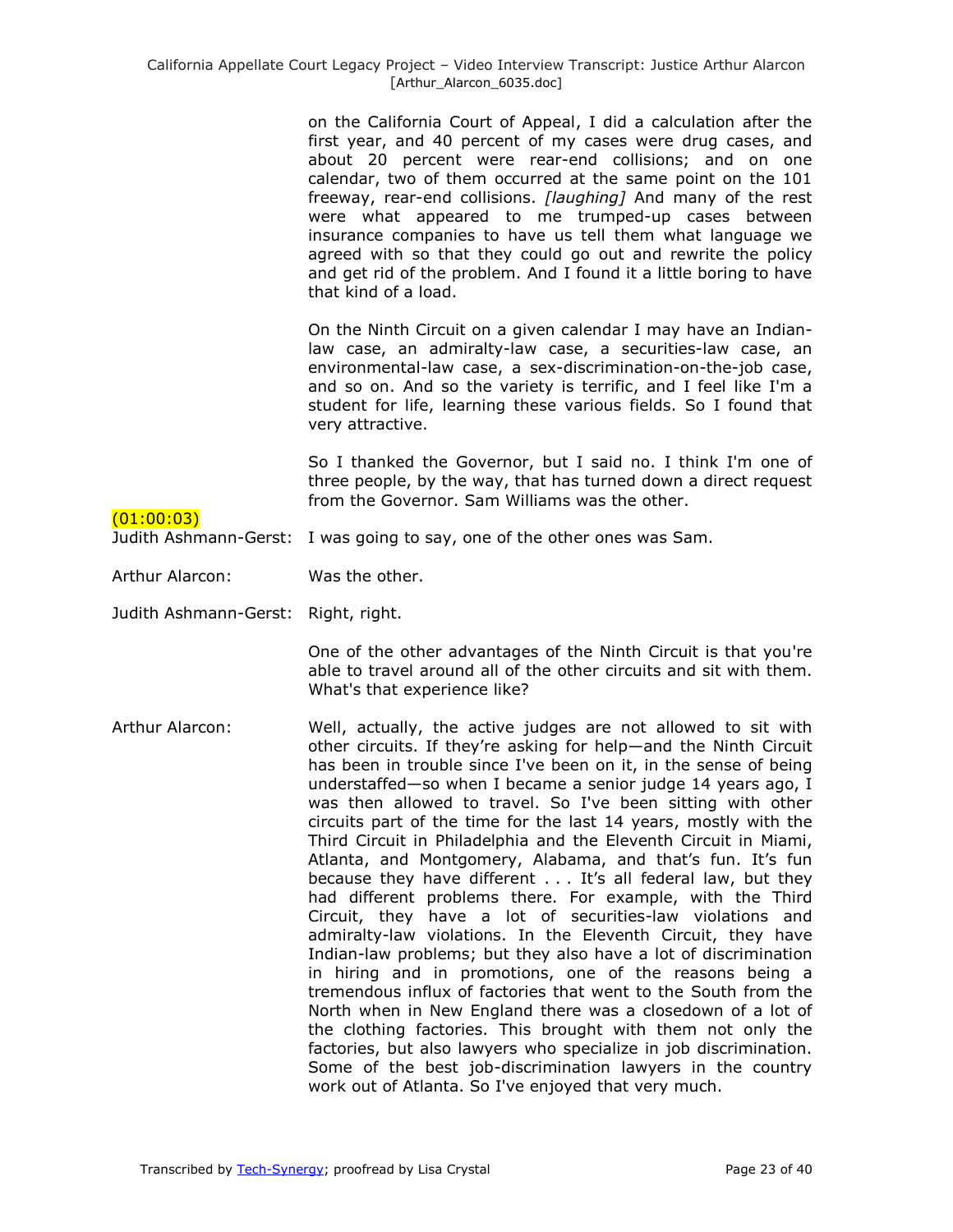I've had fun also with the fact that I sit with other circuits, because we don't have to follow in each circuit the decisions of any other circuit. We must follow, of course, the Supreme Court; but there are circuit conflicts which develop. And I've had the experience of sitting with the Tenth Circuit on one case where I didn't agree with the Ninth Circuit law, and I was asked to write the opinion. So I wrote an opinion for the Tenth Circuit, pointing out all the flaws in the law of the Ninth Circuit in that case. *[laughing]*

Judith Ashmann-Gerst: Do you remember the details of that case? *[laughing]*

Arthur Alarcon: No, I don't; but we felt that the Ninth Circuit had gone wrong, and I had the job of explaining where it had gone wrong.

> Another case that I had that was fun sitting with another circuit, in this circuit I had a tax case. What happened is that an insurance agent in Northern California applied to represent a major insurance company in his county, and the insurance company hired a private investigator to check into this man's background. The private investigator completed his report, sent it to the insurance company, and said that this man had a prior conviction for fraud.

> So the insurance company contacted the man and told him, "I'm sorry, we can't hire you because of your record." And the man said, "What do you mean, my 'record?'" And he said, "Well, we can't talk about it; but you have a criminal record." Well, other people came forward—I suspect the police chief of the county or the sheriff of the county—told this agent, "You know, they have you confused with somebody else with the same name who committed fraud."

> Well, the word spread through the county, and he lost business. So he filed a lawsuit in state court, which was removed to the federal court, and it was a defamation action, because everybody in his church, his country club, his service clubs, heard that he had committed fraud.

> So the case went to trial, and the jury came back with an award of \$600,000. The lawyer for the insurance agent did not ask the jury to separate the emotional distress that he suffered in having been lied about and the loss of business, but he said he's entitled to recover for both. So the jury came back with a lump sum and didn't segregate it. What was the lost business? What was the suffering that occurred?

 $(01:04:58)$ 

So he went to a tax lawyer and he said, "How do I treat this tax-wise?" And the tax lawyer said, "Well, let's cut it in half. You claim \$300,000 as deductible because of the emotional distress and pay \$300,000 for the award for loss of business."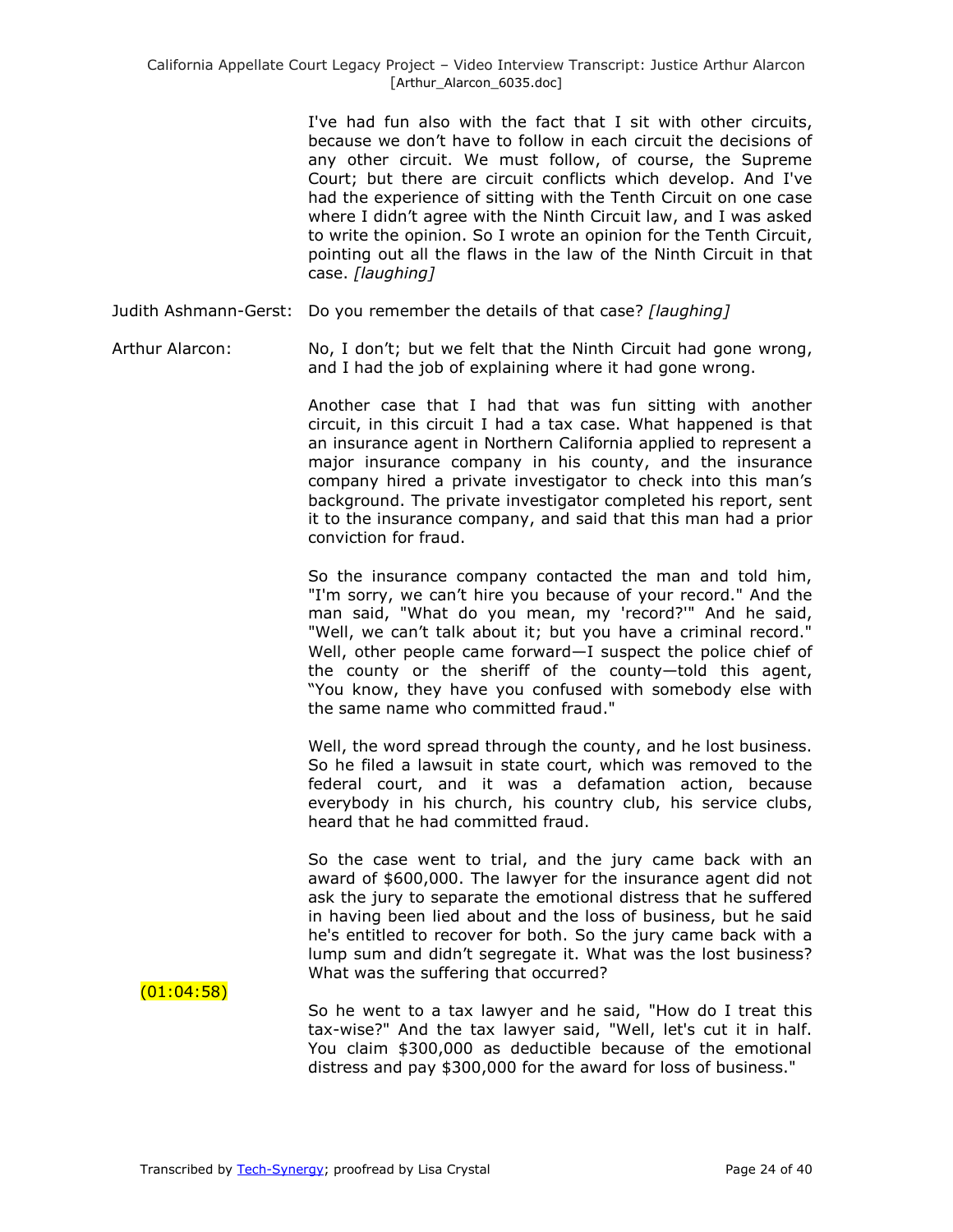So he got an appellate lawyer after doing that, and the appellate lawyer said, "No, no, no, no. You don't have to pay any taxes on that."

Now, the appellate lawyer just had a theory that we should apply tax law, which said that if you're in a personal-injury situation and you lose wages, the tax division said you don't have to segregate it, it's all nontaxable. So a lawyer argued to us it should be the same.

So I had a law clerk who had had a master's in tax law, and I sat down with her and I said, "You know, I'm intrigued by that argument. Personal injury is a tort; so is defamation a tort, and it's not property, because the lawyer said, 'Well, that was a loss of property.'"

And she said, "Well, you really can't go that way, because the tax people in the country will laugh at you." And I said, "Well, let's research it." So she said, "What do you want me to research?" I said, "Well, start off with where did trade libel came *[sic]* from?"

So she was a fabulous researcher. It turned out that the notion of trade libel come out of England back in the 13th or 14th century, and at that time the merchants—let's say the tin makers—would all have a fair periodically. They'd all gather and they would display their work, and during the fair they would sit down and say, "You know, you have told people my product is inferior, that my welding isn't proper, and that's lying about me, and I want you to stop." And from that developed a group of senior tin makers, for example, who would resolve the case, would mediate and say, you know, "Don't do that anymore; we've checked his welding, and it's okay."

Those courts were called in French *pieds poudrés*. My clerk came in and said, "I have found out that they have these fairs, and they had what were called the Dusty Feet Court." And I said, "Dusty Feet?" And she said, "Yes." I said, "Why were they called Dusty Feet?" She said, "Well, probably because they had to walk over the roads, and their feet were dusty when they got there." *[laughing]* And then I said, "Well, were they called anything else?" And she said, "Yeah, *pieds poudrés*." Well, that's dusty feet, and that's where it comes from.

So that's where trade libel came, and then it developed into English law, the notion of . . . it's part of defamation; it's trade libel.

So I wrote an opinion saying that it was not taxable; my colleagues agreed with me. Ultimately, a numbers of years later the whole Tax Court unanimously agreed with that theory. But before the Tax Court agreed, I sat in the Eleventh Circuit several years later, and the same poor lawyer from the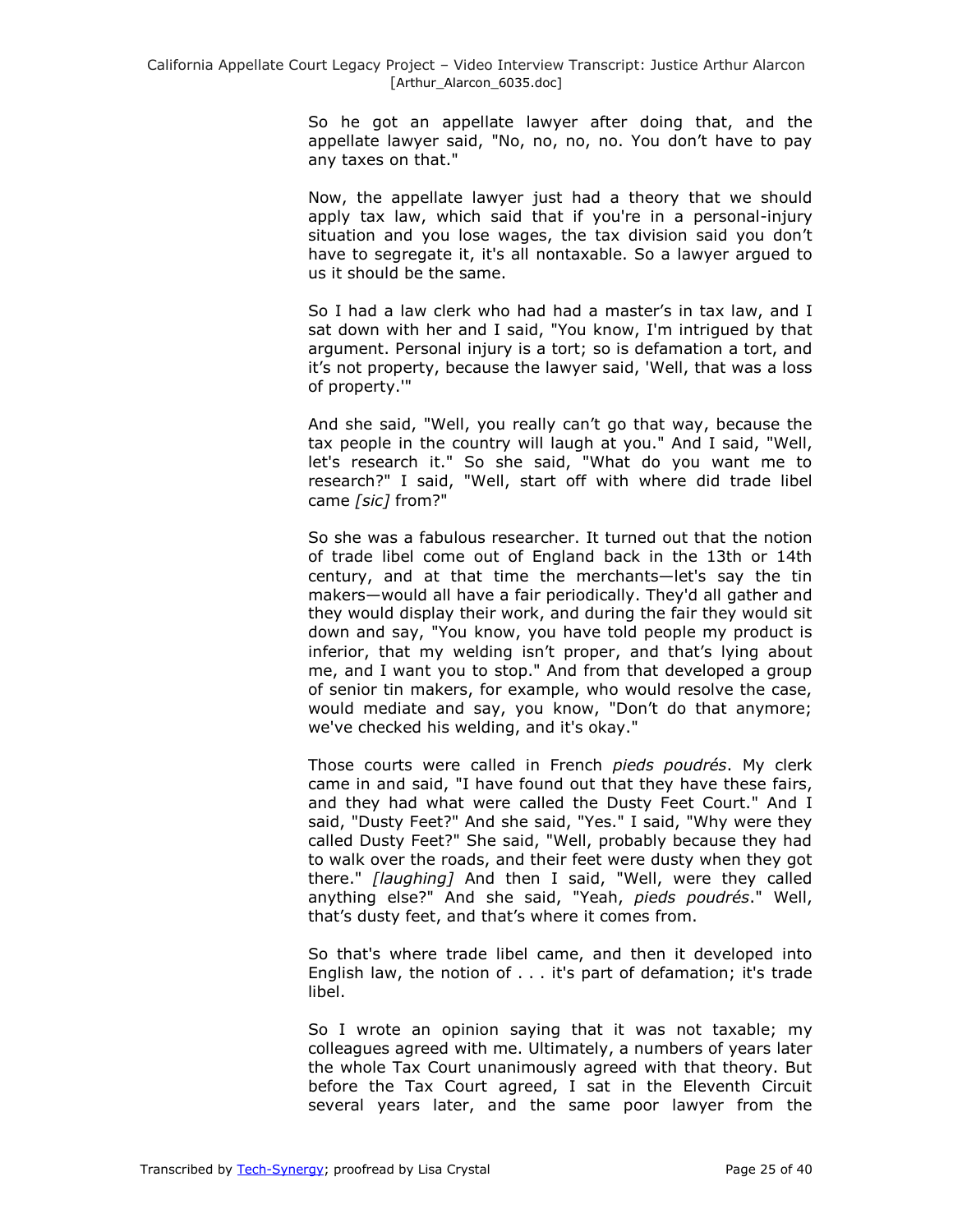Department of Justice stood up and looked at me, and he had exactly the same issue.

Now, at the time—and I think it's still going on—the Department of Justice had, to me, an offensive policy. They call it non-acquiescence. And what it would mean is, if they lost a case, a novel case in the Ninth Circuit, they would not seek certiorari from the Supreme Court. Therefore, that would only be the law in the Ninth Circuit, and they wouldn't give any other circuit a chance to adopt that, because they just swallowed it in the Ninth Circuit.

So here I am in the Eleventh Circuit. This poor lawyer stands up to argue, and he said, "Judge Alarcon, it's my fate to have you before me again." And I said, "Counsel, this was done by chance. I had no idea." *[laughing]* So he argued the case and I again was not impressed, and I wrote the opinion for the Eleventh Circuit. *[laughing]*

- Judith Ashmann-Gerst: That's certainly a unique set of circumstances. *[laughing]*
- Arthur Alarcon: Yeah, and that's part of traveling to other circuits. *[laughing]*
- Judith Ashmann-Gerst: That's really funny.

 $(01:10:11)$ 

Off the bench, you have for many, many years been involved with the community and the betterment of the community your work with Alice Callahan, among others. Which of those activities have you found to be the most rewarding? What are you still involved with at this time?

Arthur Alarcon: Well, when I was still in law school, I became very concerned with the lack of equal enforcement of the law and equal treatment of people in Watts, but also people in East LA. So I was involved in founding a couple of groups, not-for-profit groups, that kind of lobby the city, the county, the state, and the national government to enforce the laws there.

> Part of this started because I took my first child to see *Godzilla*  in a theater on what was then Sunset, but in East LA, and that's now César Chávez, at least for part of it. And we walked in and we sat down on the seats, and the springs were coming through; so we had to move several times to find seats that were okay. During the movie, he had to go to the bathroom. We walked in; it was filthy.

> So I went to the manager and I complained and he said, "Well, you know, we don't get much revenue here; we can't afford it." So I went to the city council. Well, being a judge, the council person listened, and I thought, "These people need to complain, they need somebody to do that." So I worked on that, and that was really satisfying.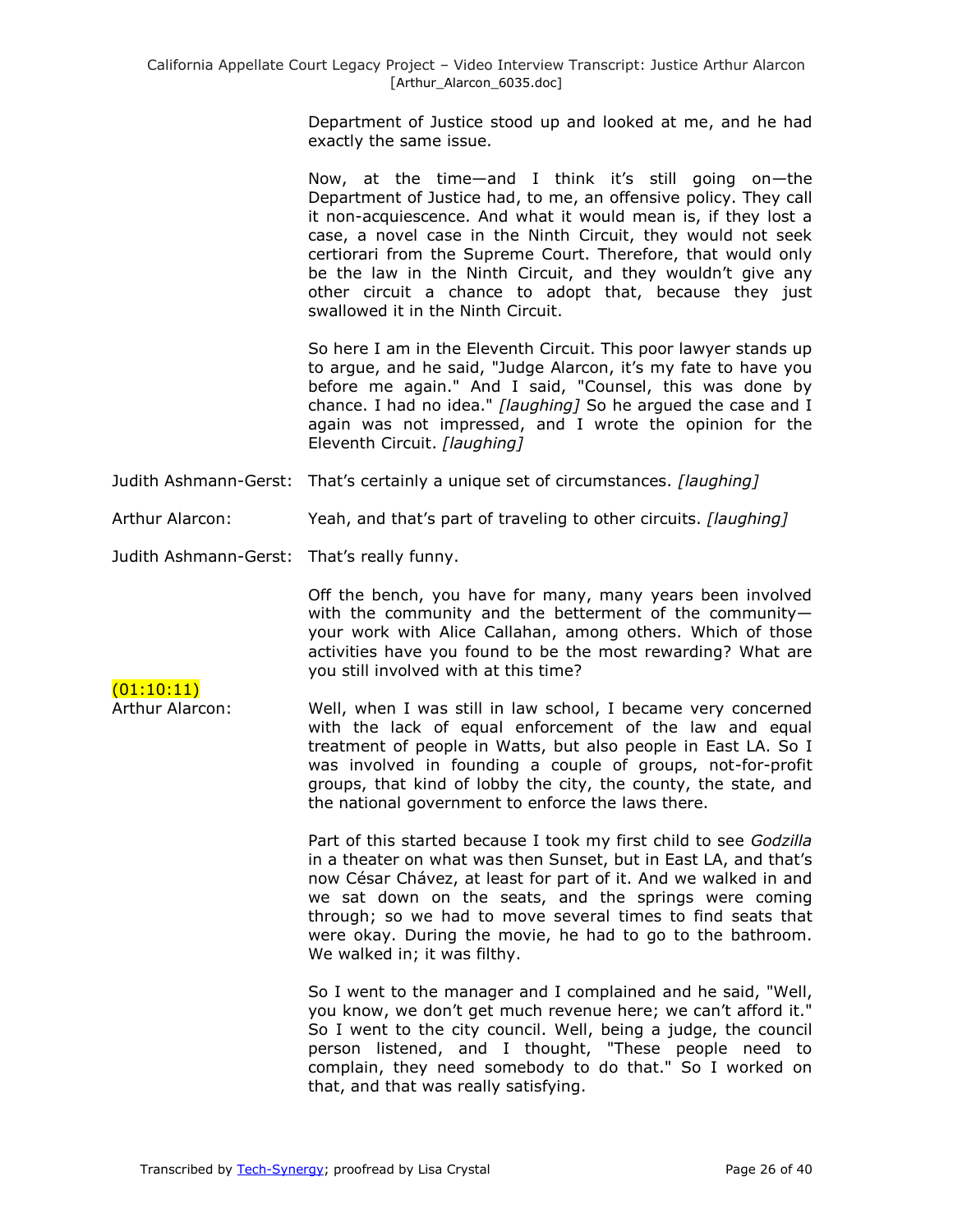I have a wonderful friend who is now an Episcopal priest, Alice Callahan; used to be a Catholic nun, so I call her Father Alice. But Alice Callahan, when she became an Episcopal priest, her church allowed her to be what in France used to be called a worker-priest. She has a not-for-profit group on Seventh Street that deals with the families on skid row and deals with the poor people that surround that area. And we not only have child care there at our office there, but we also bring in people to give them legal advice. We have people that teach them how to speak English. We have people to advise them about getting their immigration papers taken care of, and now we've branched off from that and we have another not-for-profit corporation which has set up charter schools. And we have three charter schools that are educating primarily Hispanics, because Alice found out that in the schools in the area they were putting these kids in remedial classes, and the kids were okay, they were bright; they just were not being attended to.

- Judith Ashmann-Gerst: These are charter schools in the downtown area?
- Arthur Alarcon: Yeah. And so now these kids are doing beautifully, and some of them are graduating from us and going and doing well.

They were being also treated in a bilingual-education concept, and Alice and I believe in total immersion. I think I mentioned to you that I didn't learn to speak English till I was five. I had total immersion, and my classmates taught me how to speak English. And I think that at least with the younger kids—and our kids are kindergartners and first and second—that they can learn English fast. They have that ability. I think it gets harder when you're older.

- Judith Ashmann-Gerst: Other community activities at this point?
- Arthur Alarcon: Yeah. Well, right now I'm involved with Alice's groups. I think that's it.

I did have . . . you mentioned Burt Pines. Burt Pines, when he was assisted by Judith Ashmann *[laughing]*, belonged to a dinner club that I belonged to of lawyers and judges, and we didn't have any women in that group. And at one of our meetings Burt Pines said, "We should have women in this group." And I seconded the motion, and we lost. So Burt resigned from that.

And at a subsequent meeting at a banquet, I sat next to three or four of the people who voted not to have women in this group, and one of the wives said to me, "Why aren't there women in this group?" And I said, "Because your husband said that you would be very upset if he met from 5:30 to 8:00 once a month with male [*sic*] lawyers." And she said, "That's outrageous."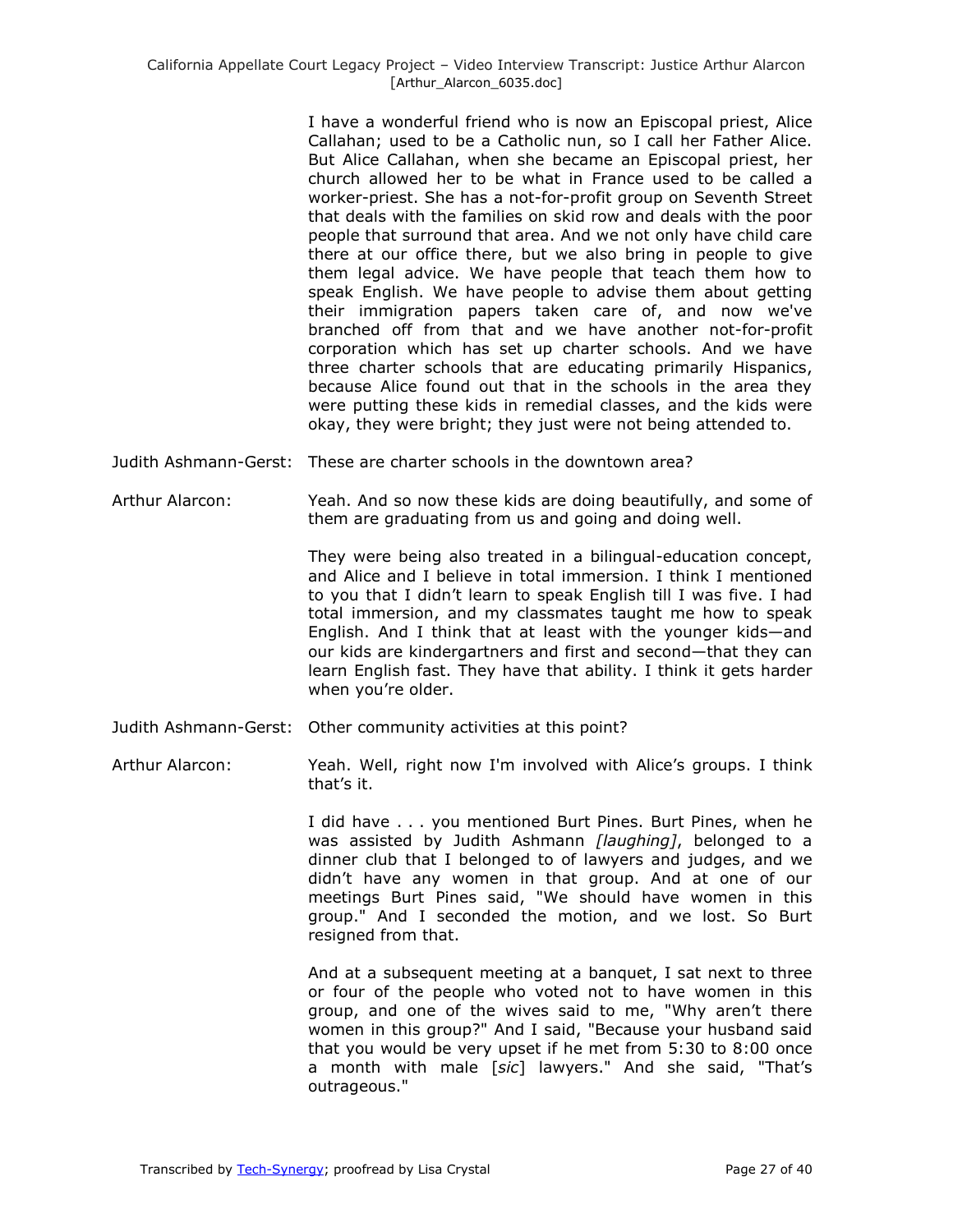So at the next meeting women were invited, and women are now part of that group.

#### (01:15:04)

Well, at the time I was on the board of the Los Angeles Boys Club, and I stood up and said, "You know, there are no Girls Clubs in this area"—that's in the Lincoln Heights area. And I said, "The nearest Girls Club is in Pasadena or in Hollywood, and I don't want these 10-, 11-, and 12-year-old girls taking buses to go there; so let's open up our club to girls."

Well, the director said, "Oh, this is terrible; this is against national policy." And fortunately, the *LA Times* was the biggest contributor to the LA Boys Club; so one of the vice-presidents of the *LA Times* said, "Why don't we form a committee and let Judge Alarcon chair it, and let's come back with a recommendation and let's vote on it formally."

So we did form a committee, and sure enough, not only did the Boys Club of the United States oppose it, but the Girls Club of the United States opposed it. They said, "It would be awful if these 11- and 12-year-old boys and girls swam in the same pool or played in the same gymnasium." And I said, "It would be wonderful; they could get to know each other and relate." So both the Boys Club nationally and the Girls Club nationally opposed it.

So we turned in the report and I moved that it be adopted, and it was seconded by the *LA Times*' vice-president who said, "Not only do I second it; but I want to tell you that if you don't change the name to the LA Boys and Girls Club and invite girls, we are withdrawing all funding from you." So the motion passed, and it is now not only in Los Angeles, but nationally they've joined together; they are the United States Boys and Girls Clubs. So that was fun.

- Judith Ashmann-Gerst: Significant accomplishment.
- Arthur Alarcon: Yeah, thanks to Burt and a young lady named Judith Ashmann.

Judith Ashmann-Gerst: Going back to a time when you were on the bench, now you mentioned to me the *Silverman* case.

Arthur Alarcon: Yes.

Judith Ashmann-Gerst: And it's an interesting case, because it dispels the myth that former prosecutors are always pro–law enforcement as judges.

Arthur Alarcon: Yes.

Judith Ashmann-Gerst: Can you talk to us about the *Silverman* case?

Arthur Alarcon: Sure. Let me back up a little bit with this point. I think it is wrongheaded that just because a judge may have been a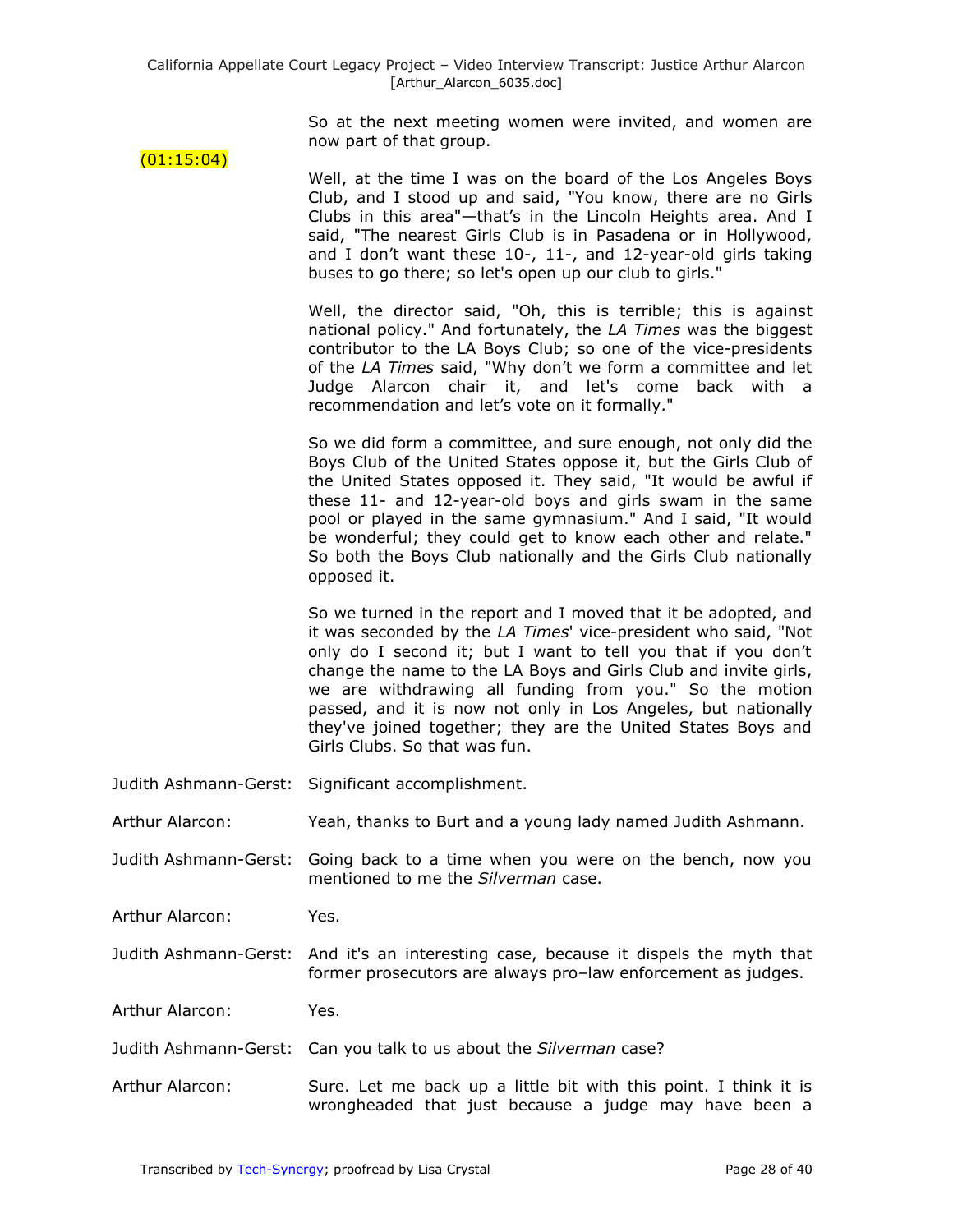criminal-defense lawyer, a public defender, or even in the ACLU that they are always going to rule in favor of the defendant or in favor of the plaintiff in a claim of discrimination. It's just not true, and it's not fair. Judges, when they put on the robe, the ones that I know and I respect put their past experience aside and try to follow the law. Sometimes they may go home and have an extra glass of wine because they had to write the case the way they wrote it; but they try to follow the law.

So there is, however, that belief, and there are a lot of lawyers who think if you were once a prosecutor, you're always going to support the government and you're going to vote either guilty as a trial judge or affirm as an appellate judge.

But the *Silverman* case was a fascinating case. I'll try to summarize it briefly, but basically what was involved is Mr. Silverman's sister was involved in selling drugs in Reno, Nevada, and she got a request for a large amount of drugs from a dealer who had his own private plane. So she and the man who had the private plane and a third person flew to Van Nuys Airport on three occasions, and the record was remarkably the same on each occasion. The third person became a government witness, and he got immunity for his drug dealing. And he said, "When we arrived at the Van Nuys Airport, Mr. Silverman's sister went to the phone and phoned for a cab. And I asked her, 'Whom did you phone?' and she said her brother." Now, the records show that she had two brothers in the San Fernando Valley. On three different occasions, that was the testimony from this informant.

 $(01:19:54)$ 

The government brought in the records of the cab company that on those three occasions they had picked up a woman they couldn't identify her—and they said that they had driven her to three different locations, two of them many miles from David Silverman's home, the appellant in my case; the third occasion she did go to David Silverman's house, and on the third occasion he drove her back to the airport. And this informer saw David Silverman, and he said, "I saw her bring him back." Nobody ever saw David Silverman with narcotics or involved in any way, and that was the whole record.

So when the case was argued before our panel and then we went into conference right after the argument, one of the panel, the presiding judge, said to the junior judge, "What do you think about this case?" And the junior judge said, "Well, we have to affirm in this case." And the presiding judge said, "Well, I agree. The evidence is sufficient, so let's go on to the next case." And I said, "Oops, stop. I don't agree."

Now, by the way, he may have thought because I was a former prosecutor that I would affirm, and I told him my view. I said, "There is not enough evidence here to connect this man; and most of what this man said is hearsay, and it should never have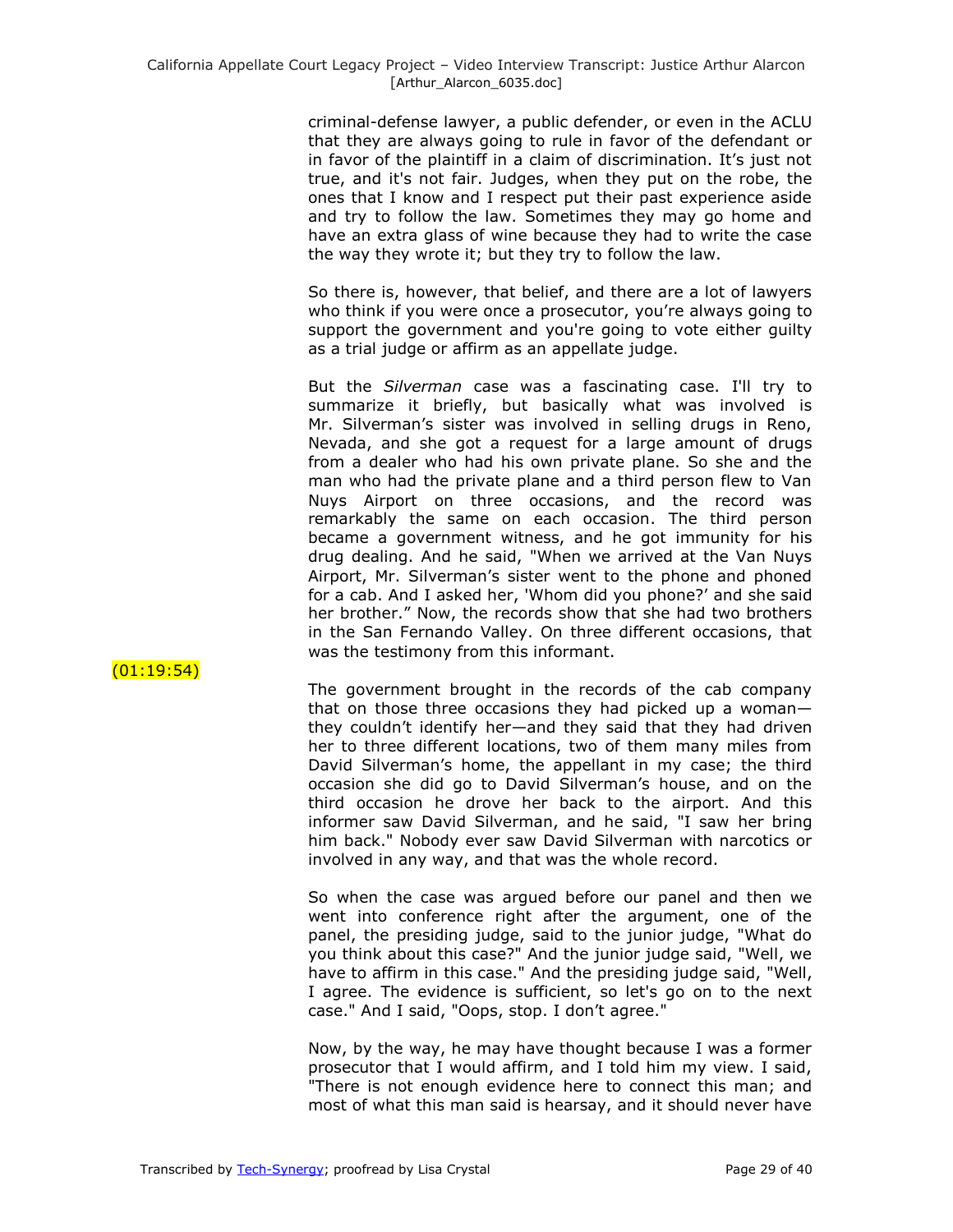been admitted." And the basis for the admission by the district court judge was, "Well, that only explains what he heard," which is an interesting rule.

And so I said to them, "Do you know that when the United States Constitution was drafted, they got rid of a concept that they had an England, which was called corruption of the blood. And under English law if you were convicted of certain felonies, not only did you lose your property, but your heirs could not inherit from you." And I said, "You are finding this man guilty of a crime just because his sister talked to this guy and said she was going to see the brother." I said, "Suppose she had gone to the San Fernando Mission and talked to the Franciscan brothers there. Would you also find that the evidence was sufficient?" They disagreed with me.

So one of the judges wrote the majority opinion and I wrote a dissent, and there was a petition for rehearing. And almost a year went by, and my two colleagues did not respond to the petition. Finally, the judge who wrote the majority opinion came across the hall and said to me, "I've changed my mind. I think you were right. Would you write the majority opinion?" So I am in the books forever dissenting in the case and then two years later writing the majority opinion in the same case.

- Judith Ashmann-Gerst: You are a prolific writer, and you've written just amazing amounts of articles. First of all, how do you find the time; and, secondly, is there an area of law that you really enjoy exploring in your writings?
- Arthur Alarcon: How do I find the time? I get to the office early and sometimes I work on into the evening, and I garden on Saturdays, and I write on Sundays. I used to play golf, but now I spend four or five hours in the garden and really enjoy that; and because I have a split-level lot, I get a lot of exercise carrying stuff up and down.

The area that I like to write in basically is criminal law because of my nine years' experience as a prosecutor. I've written, for example, an article criticizing the federal rule that permits a conviction based on the testimony of an accomplice. Under California law, the accomplice has to be corroborated, and I'm astounded that the federal law goes a different way and I've written about that.

Judith Ashmann-Gerst: You've written on evidence, evidence of other—

Arthur Alarcon: Yeah, I've written on evidence as well.

Judith Ashmann-Gerst: Uh-huh.

Arthur Alarcon: Most recently, this year I've had the fun of having two law review articles accepted for publication. One of them has to do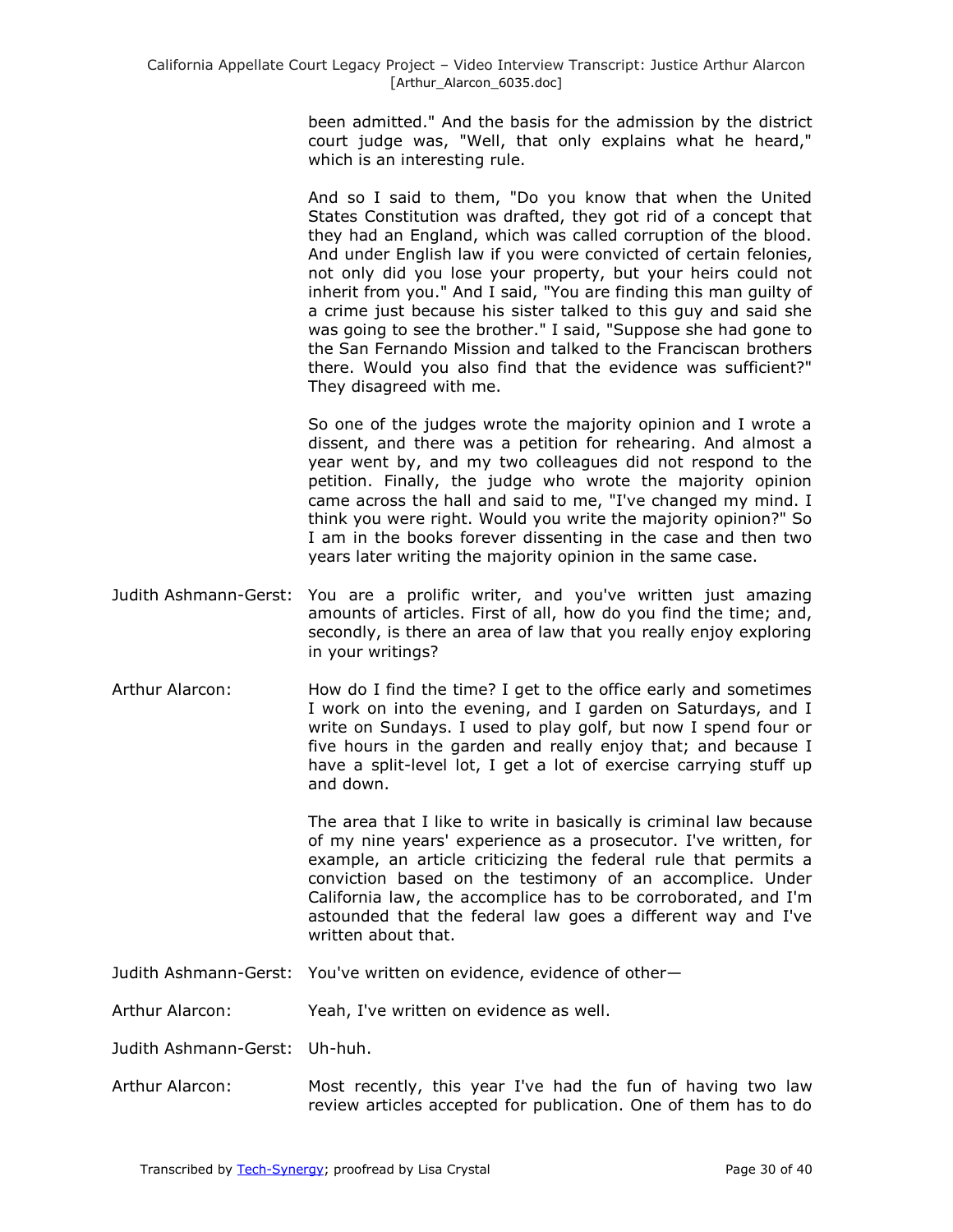with a recommendation that there be an ombudsman, a person in each of the California state prisons, to listen to the complaints of the prisoners.

 $(01:24:50)$ 

Many of the prisoners come into prison angry. They're not the nicest people in the world or the politest people, and prison guards sometimes are very hostile to them or feel that they're whiners and complainers. And so they tend to overlook sometimes legitimate complaints, about medical care, about excessive force, and so forth.

And in other states, in a handful of other states, the states have created a person they call an ombudsman, a person who will listen to the complaints of the prisoners and then go to the warden or the superintendent and say, "There is a problem here that needs to be resolved, and I think that we can resolve it without getting into the federal court system. Here is what this person is trying to say." And in those states, they have had a reduction in cases brought into the federal court system or the state court system, which I think would be a tremendous savings of money.

In the article about the ombudsman, I used an illustration—two illustrations. One of them is a case that came before me. A man went to prison who had had an accident, and so he had an eye that was floating and he had to wear some special goggles to protect him and also to be able to see well. They were destroyed on the prison yard. So he went to the guard and said, "I need some goggles." And the guard said, "Contact your optometrist. We don't furnish goggles." He went to the doctors, and they said, I'm sorry, we can't furnish them."

So he filed an action in the federal district court. The federal judge looked at the complaint and then made a phone call to the warden and said, "You should give him his glasses"; the warden said no. So the case proceeded, and the federal judge turned the individual down.

So the case came up to the Ninth Circuit. We are now tens of thousands of federal tax money with attorneys and judge time and law-clerk time, and they come up before us and we conclude that he should have gotten the \$200 glasses, and they could have saved a fortune. And that's what I think an ombudsman could do.

The other case is kind of funny. There is a man in the state prison system in California who practices some strange religion which requires him to burn sesame seeds periodically and then meditate with the aroma of the sesame seeds. So he asked his prison guard, "Would you get me some sesame seeds?" and the prison guard laughed at him and walked off. And he went to the federal district court. This time the federal district judge in that case called the warden and said, "I've read the complaint. I'm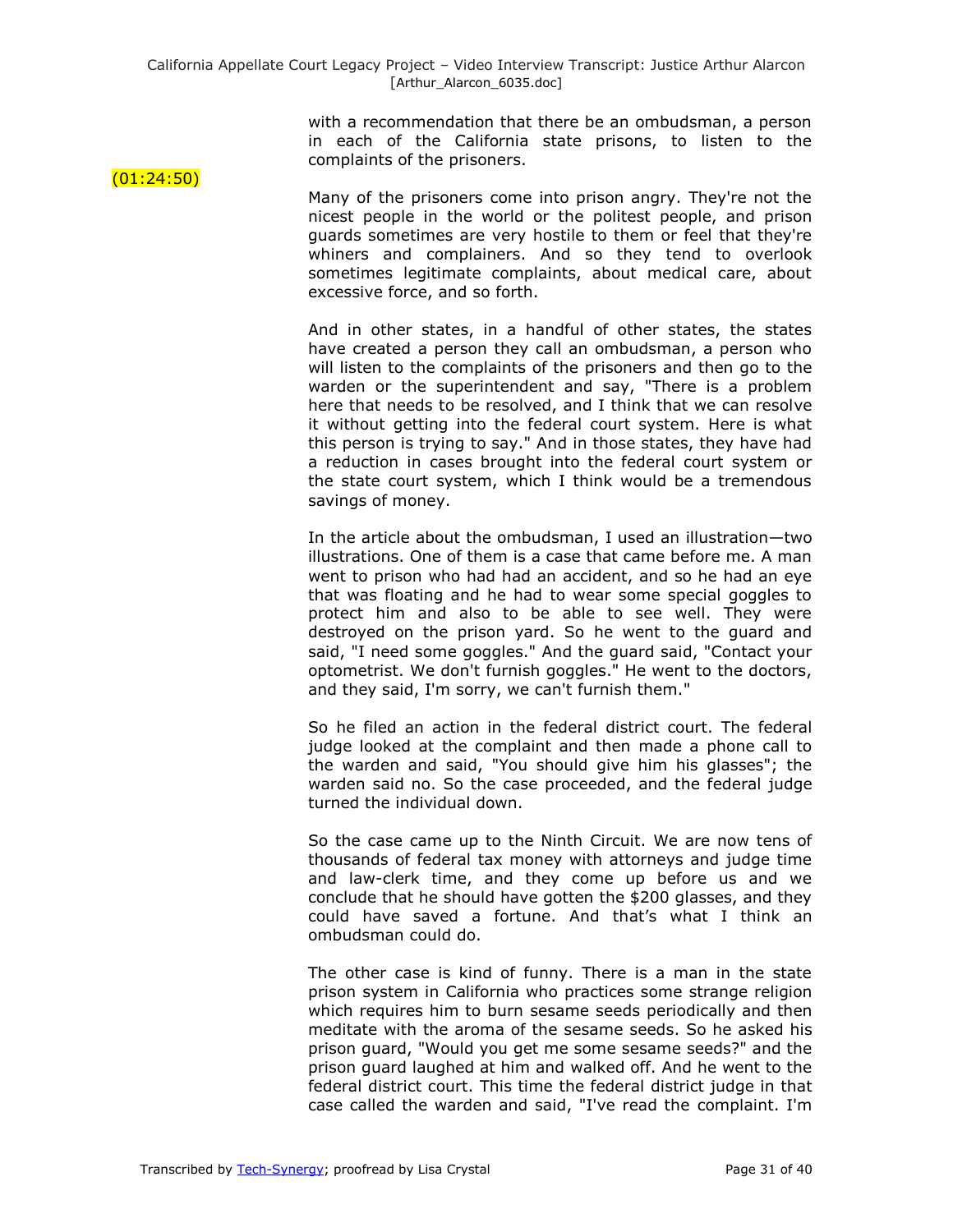prepared to have it served on you, and if it's true what he says in the complaint, I'm thinking a punitive damage of, say, \$500,000, or you could buy a little jar of sesame seeds, keep them in your office, and when this man has his little religious rite, give him the sesame seeds." *[laughing]* But that's the kind of stuff that I think should be happening, and I think it's compassion. These people . . . the ombudsman saying, "I'm sorry; but, you know, that's contrary to the law, and you can't go forward." Or he may resolve it.

The other article I've written, which is going to be published in June—the first one has just come out—and that's with my former law school, USC; the first one was published by Hastings. That has to do with delay in capital cases in the California court system. And I've done the statistical examination of everybody on death row since the death penalty was reinstituted in 1972. There are now about 100 people who have been on death row over 20 years. There are over 300 people who have been on death row for 300 (*sic*) years.

Judith Ashmann-Gerst: For how many?

Arthur Alarcon: I'm sorry; there are 300 who have been there over 15 years, and a huge amount, close to 500, over 10 years.

> Worse, the California Supreme Court is now taking on the direct appeal well over 13 years; and in fact last year they issued two opinions where the prisoners had been awaiting a direct appeal, the first appeal, over 17 years, and one of them, the *Ramirez* case, over 20 years before the direct appeal.

## (01:29:58)

Now, following the direct appeal will be state habeas corpus, and then federal habeas corpus, plus trips to the U.S. Supreme Court. So we're very close to the time when people are going to be serving well over 25 years on death row before there's a termination of the case.

Now, picture a person where the evidence was insufficient or there was prejudicial error. To sit on death row for over 20 or 25 years is unconscionable. On the other hand, if the person is guilty and should have been punished, the poor family has been waiting for closure for a quarter of a century; and that's just absurd.

I have recommendations in the law review article which may not totally please members of the California Court of Appeal, because I recommend that the well over 100 members of the California Court of Appeal are fully capable of handling deathpenalty cases. Your court now handles first-degree murder cases where it's life without possibility of parole. I see no reason why you couldn't handle death-penalty cases. And if that were true, the backlog would collapse.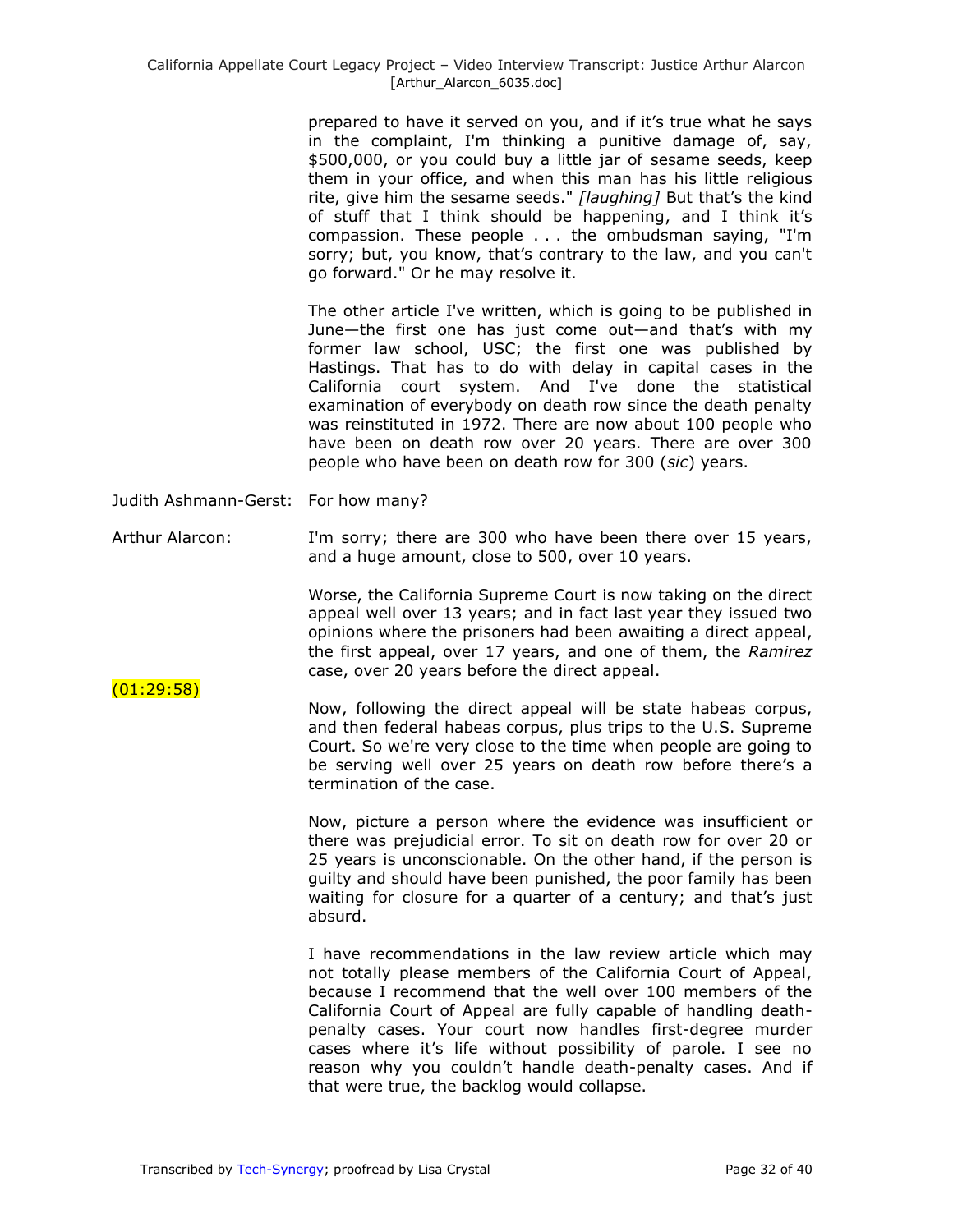- Judith Ashmann-Gerst: Isn't part of the problem, though, getting lawyers to take the cases?
- Arthur Alarcon: Sure.
- Judith Ashmann-Gerst: So there's a huge backlog. My understanding is that there is a huge backlog of cases that simply don't even have lawyers yet.
- Arthur Alarcon: Absolutely, and I point that out in the article. It's terrible that the California Supreme Court can now only pay \$163 an hour. I don't know if you see lawyer's fees in civil cases; we do, and lawyers are now charging \$500, \$600 an hour and upwards, and that's to represent, let's say, a corporation that may have terminal-illness problems. And I think that somebody who represents a person on death row who may die should get more than \$163 an hour. So that's part of the problem.

The other part of the problem . . . and I have a recommendation—that there ought to be training in the law schools for lawyers who want to, are willing to, handle deathpenalty appeals and who are properly compensated.

And I also think that there could be institutes at the law schools to train law students who want to specialize in habeas-corpus law or death-penalty law and perhaps be trained by the lawyers who now handle that kind of a case. I mean, sure, there's a dearth of attorneys; but I think that can be remedied, and part of the problem, the biggest part of the problem, I think, is the fact that they're paid so badly. Can you imagine being appointed to a death-penalty case by the California Supreme Court and having to stick with that case for 13 or 17 or 25 years? I mean, that's terrible.

So that's what I deal with there, and I'm very confident that you can handle a death-penalty case beautifully.

- Judith Ashmann-Gerst: Not that any of us care to, but . . . *[laughing]* I think that part of your article—and you and I talked about it in the past—you do indicate that it will be useful to hire more research attorneys to assist with.
- Arthur Alarcon: Oh, absolutely, absolutely.
- Judith Ashmann-Gerst: Right.
- Arthur Alarcon: You would need to have research attorneys. We have some now in the federal system, and they're called death-penalty clerks.

Let me give you an example. When I first started thinking about turning the job over to the California Court of Appeal with discretionary review by the California Supreme Court so that if the California Supreme Court felt you were wrong or there was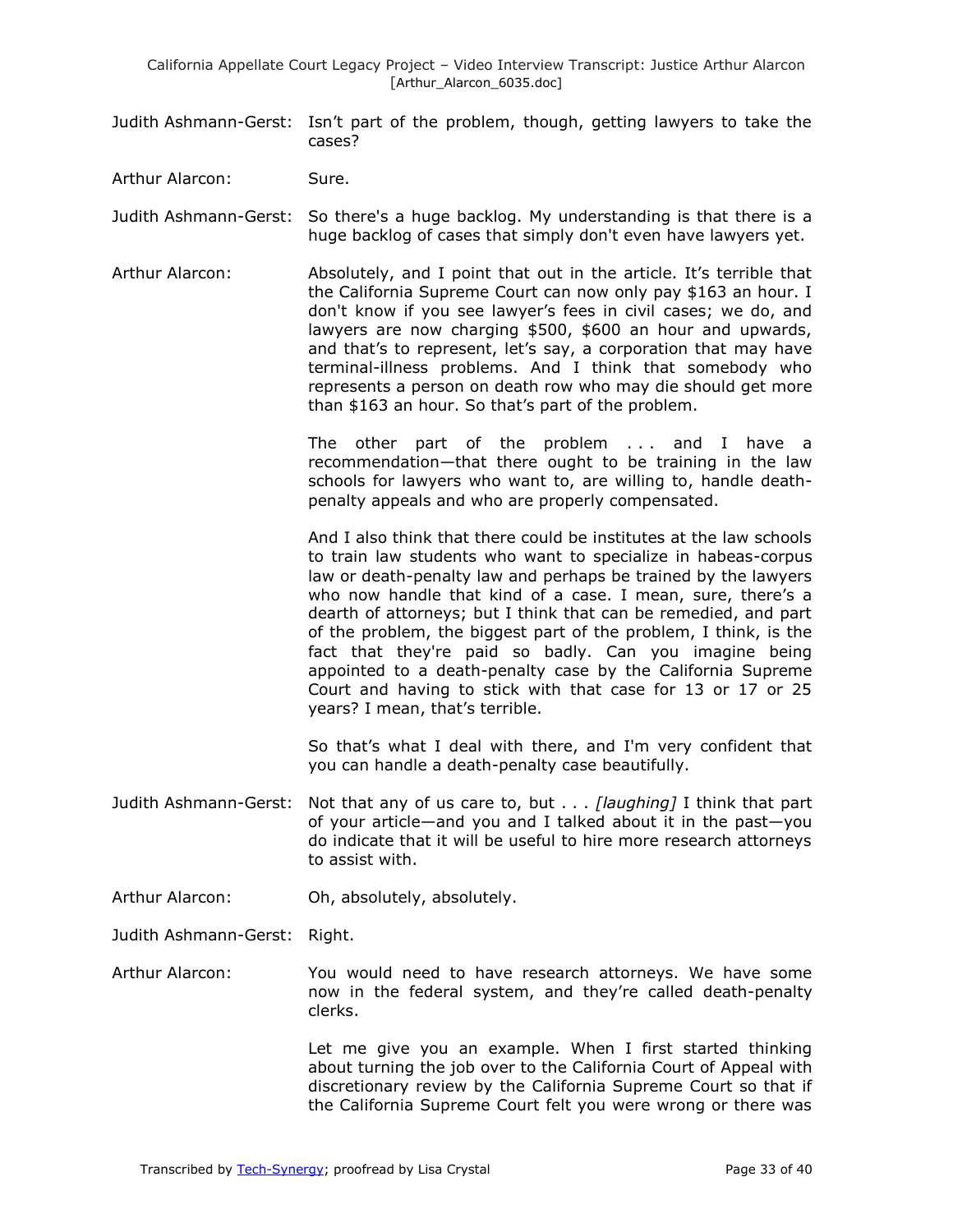a novel question that they wanted to deal with, they could take the case over . . . but the cases decided on existing law, they wouldn't have to take over.

Now, when I first thought about this, I said to one of my law clerks, "Find me another state that permits the intermediate appellate court to handle death-penalty cases." Well, it found that only one state does that, and it's Alabama. There are reasons why I would feel uncomfortable writing an article citing Alabama practices. For example, they pay their lawyers \$2,000 for a death-penalty appeal.

So I really worried about that until finally I woke up one day and said, "Wait a minute. The guy that blew up the courthouse in Oklahoma was tried in a federal district court. His case went to the Tenth Circuit. It went from there to the United States Supreme Court, and from the date of judgment until his execution was under three years, going to each level."

- $(01:35:10)$ So that is the example that you'll find in my article *[laughing]*; it can be done. And nobody can say that turning it over to the intermediate state courts would violate the Constitution. That's exactly what has been approved by the United States Supreme Court for federal death-penalty cases.
- Judith Ashmann-Gerst: You've also written on the judicial-appointment process. You have feelings about election versus appointment.
- Arthur Alarcon: Yeah, I wrote an article a few years back when there was a problem in California. And at the time I was on the Ninth Circuit, and one of the states of the Ninth Circuit is the state of Alaska. And in the state of Alaska, they have both a judicial appointment and retention system. A commission appointed by members selected by the Legislature and the Governor and the Chief Justice accept applications for appointment to the trial and the state court. They are given an examination by . . . at least at the time I studied this, by the University of Michigan, a psychological testing to see if they have . . . psychologically they're fit to be judges. They then evaluate the applicants, and they then send to the Governor a list of names. The Governor has to select one of the persons on the list of names, and if the Governor chooses not to, then the Chief Justice makes the appointment. That's followed up in six years by a report to the voters saying, "This is how Judge X has performed." Let's say that Judge X gets on the bench late, maybe has a drinking problem. They will put that in a pamphlet that goes to every voter so that they have an evaluation. I think that is a superb system. It takes politics completely out of the process.

Under the California system, where a Governor can choose the persons on the Supreme Court, the Court of Appeal, and the trial court for any reason that the Governor fancies, it's no wonder . . . you shouldn't be surprised that if a Governor is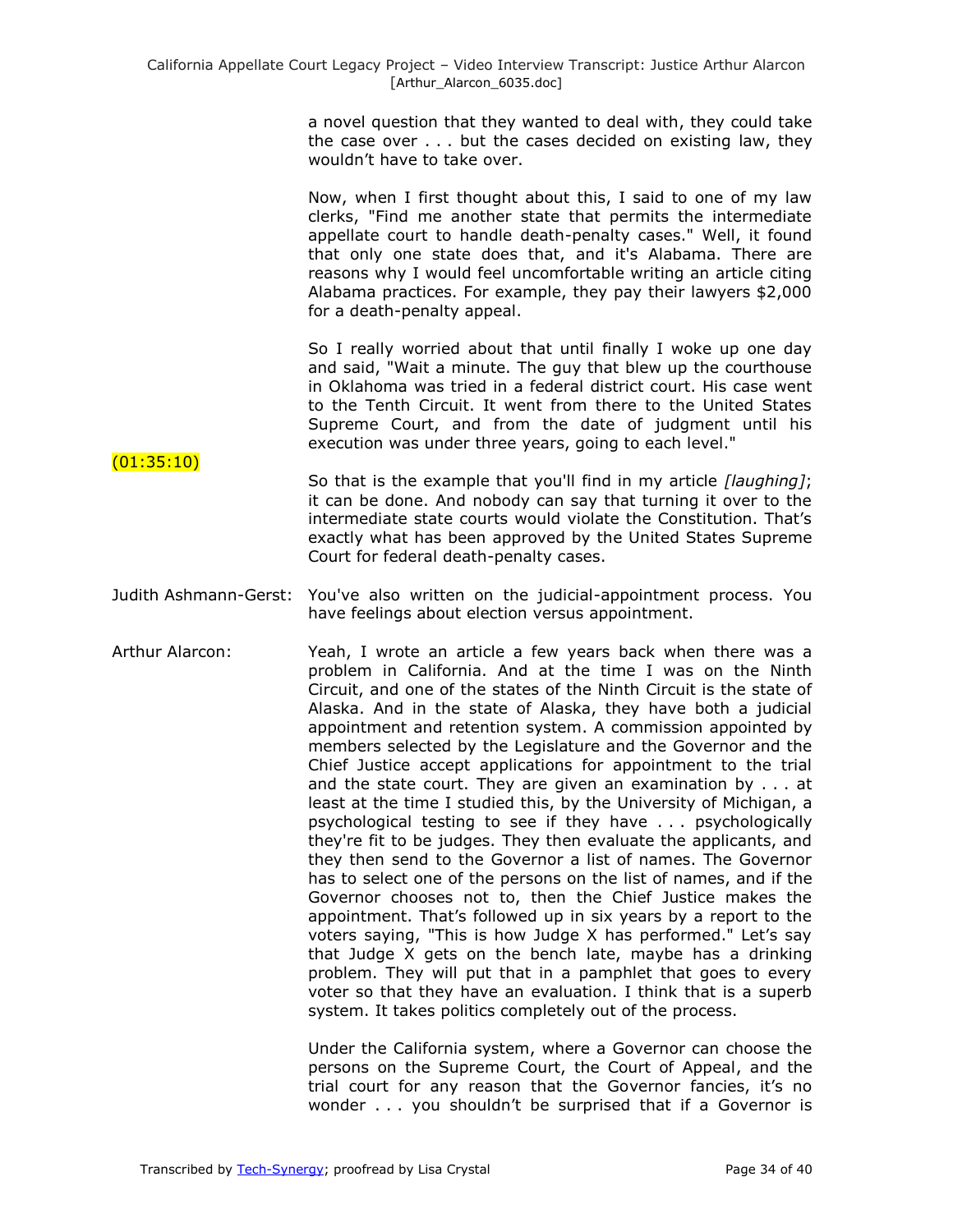opposed to capital punishment and appoints people who are opposed to capital punishment that the voters are going to say, "This Governor is opposed to capital punishment; he appoints people that are opposed to it. I'm not going to vote for their retention"—if we're talking about the appellate level. And I think that's what happened in California to three members of the Supreme Court. If we went to an appointment and retention system we would take that out of it completely, and we would get highly qualified people. That's what I said in the article.

- Judith Ashmann-Gerst: You've also taught at the judges' college, lots of CJER programs. Are you still teaching?
- Arthur Alarcon: I just resigned from teaching. I started off teaching at the judges' college to new judges, and I did that for about 15 years until I went on the Ninth Circuit. I then taught at USC for a couple of years. I then taught at Loyola for several years, and then I have finished teaching over 10 years at Southwestern. But I decided I want to do some other kind of writing, and it takes a lot of time; so I just quit last year teaching "federal courts.‖

It was funny, because I was called by the dean at Southwestern to teach federal courts, and I said, "You know, I never took that course." He said, "Well, you're doing it on the job." I said, "Okay." So I taught it. *[laughing]*

Judith Ashmann-Gerst: Technology has evolved over the years since you were first appointed to the court.

Arthur Alarcon: Yes.

- Judith Ashmann-Gerst: Have you kept up with technology, has it impacted your work at all, or do you just leave it to the law clerks? *[laughing]*
- Arthur Alarcon: I have to confess that I have not kept up with technology, and I happen to know that you are highly skilled in technology. I tell people, "I still write with a quill pen in every other line." And my law clerks do the computer research for me, and I find the results of it wonderful. I used to have to go to Shepard's and pull it down and paw through that, and now they can do it in seconds, and it's marvelous; but I let them do it.

### $(01:40:05)$ And one thing that I do to make sure that my law clerks are doing their job properly is when they do something for me and after they've done the work, to make sure the citations are okay and the quotations are okay, I hand that paper over to a different law clerk and have that law clerk go over it critically to make sure that we are correct in what we've said.

So I use my law clerks for the technology; I do the writing and the analyzing and the groaning and moaning about how do I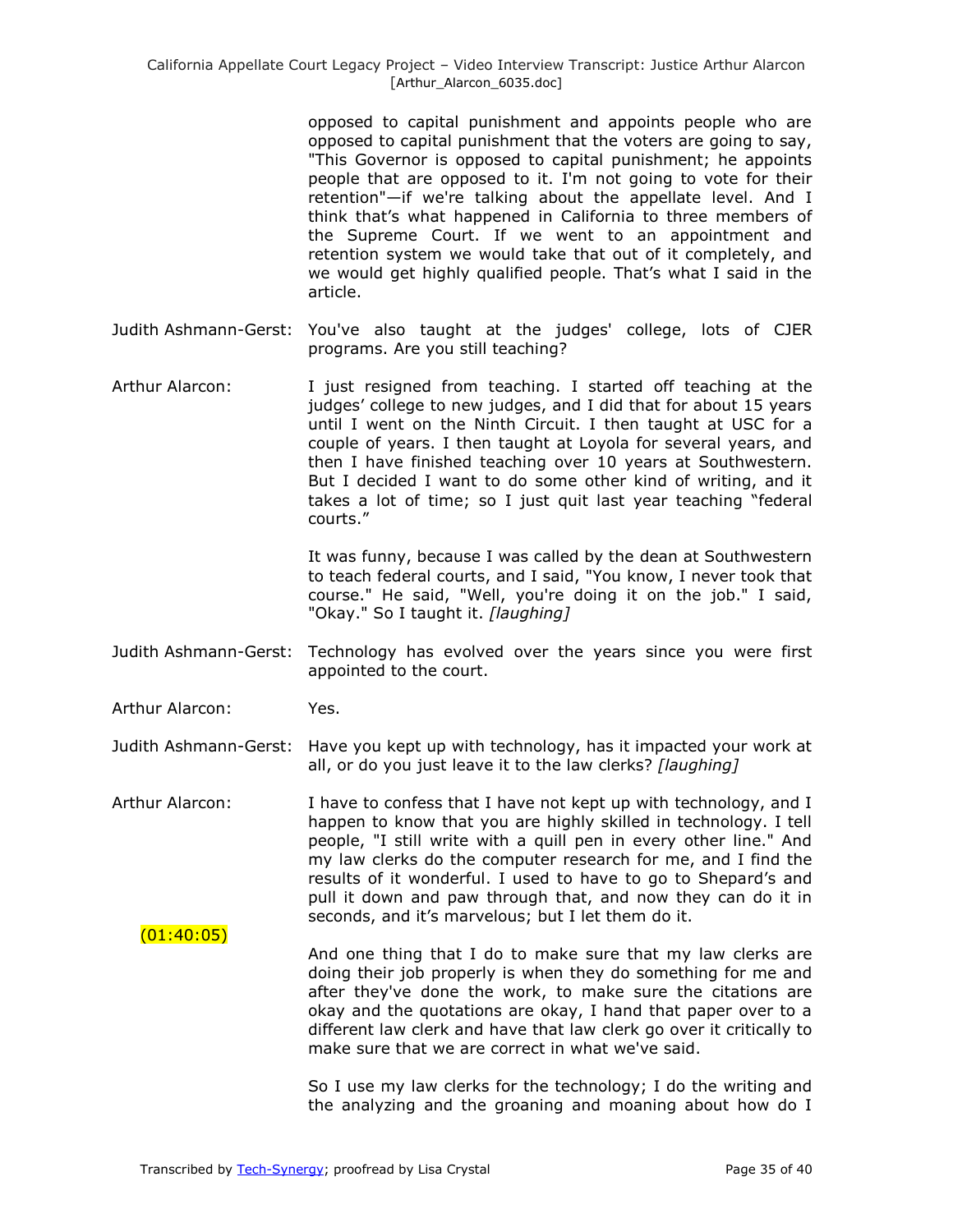get there from here myself, and then I give it back to them and say, "Okay, give me a case that says this, because I think I know there's one out there."

- Judith Ashmann-Gerst: And that system works well over the years.
- Arthur Alarcon: Well, I don't want to toot my horn; but about 23 years ago, I had a backlog at the end of the month of six cases at the end of December. And I sent my law clerks on a week's vacation and I was at the office alone, and I decided, "I'm going to try to kill my backlog." So I sat down in that week and wrote three opinions and filed them, and I haven't had a backlog for 23 years. In other words, every month . . .

Judith Ashmann-Gerst: Right.

- Arthur Alarcon: ... all the cases I'm assigned that month are out. So my system is working.
- Judith Ashmann-Gerst: It works. *[laughing]*

So let's talk about your family, your children, your wife, Sandy. I know them all, but . . . *[laughing]*

Arthur Alarcon: Sure. Sure. Well, let's start with my first child. My first child is Jan Marie, and Jan Marie is a psychologist. She went to San Marino High School, graduated barely 16, and then went up to Santa Cruz and then went on and finished her Ph.D. for psychology. She works at the Atascadero State Hospital, which is a hospital for mentally ill and sex offenders and so forth. And I'm hopeful for her that she retires—because that's a tough job—and enjoys a private practice wherever she wants to live.

> She told me one day, "I think I'll be ready for private practice, and having worked in the Atascadero State Hospital, I have seen the far extremes of mental illness; so having a private practice is going to be easy." *[laughing]*

- Judith Ashmann-Gerst: Piece of cake for her. *[laughing]*
- Arthur Alarcon: Yeah.
- Judith Ashmann-Gerst: Does she have children, you have grandchildren?
- Arthur Alarcon: No, she is not married.

My second son is a superior court judge, Gregory. He has three children, all girls. One is studying to be a nurse, the other is at Cal State LA, and the third is 10 and extremely bright. They were at the house the other night. They came by pretty late; they went to the theater in the neighborhood, and I took her downstairs because she wanted to see the dogs. And the dogs came rushing over to her, and one of them jumped on her and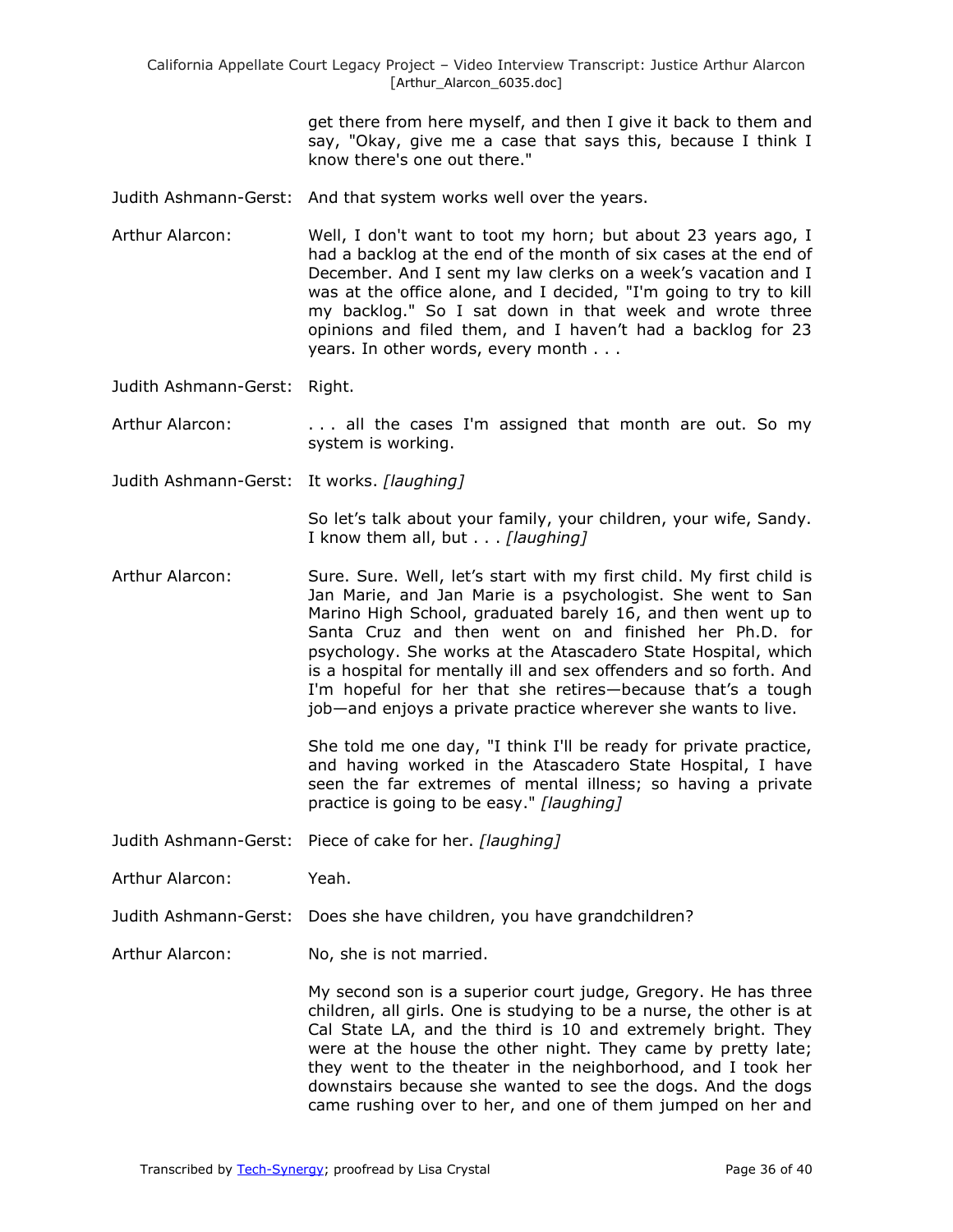she was a little frightened. So I said to the dogs, using a command that I've been taught by my dog trainer, "Go to your place," and I pointed in their two pads. So each dog went to a pad. And then I chatted with my granddaughter a few minutes, and there they were again. So I turned and I said, "Go to your place," and the dogs went to a different pad. And Polly said to me, "They didn't go to their place." I said, "What do you mean?" She said, "Bonnie is on the wrong pad." [laughing] So I had to explain to her, that's just a command that I better think about. *[laughing]* So she's doing beautifully in school; she's at a magnet school. I have high hopes for her.

My third and my last child is Lance; or he's actually named after me, but decided not to call him Junior, so he's Arthur Lawrence Alarcon, Jr. Anyway, Lance is now a special-ed teacher. He went to Yale. He was pressured by his brother and me to go to law school, and he said, "No, I want to make my own decisions." But after a couple of years out of Yale, he took the LSAT, and he did so well that Hastings offered him a full three-year scholarship paying for everything; but he turned it down, and instead he went to the University of San Francisco and took special ed, and he's now a special-ed teacher and apparently really good at it. At the end of the first year he was teaching other teachers in the San Francisco Unified School District how to deal with kids who have special needs.

# $(01:45:16)$

So, those are the three and my three grandchildren.

- Judith Ashmann-Gerst: And Sandy, your wife.
- Arthur Alarcon: Sandy was a computer engineer. She retired and . . . well, she retired from getting paid for what she does. She now is a volunteer at the Los Angeles County Art Museum, or we call that LACMA. She is a docent; and she not only gives tours, but she also does administrative work for them. And because she's a computer whiz, she keeps being asked to do special jobs, and right now she's sort of a super-editor for all of the stuff they print out.

In addition to that, she has just completed working for three years, again as a volunteer, at the Culver City School District teaching art, because they have no art program for the elementary school; and she has really enjoyed that. So she's very active.

In fact, I used to work a lot at night, and when I was writing a law review article I would do that, and she came to me one day and she said something that husbands hate to hear, "We have to talk," which is kind of terrifying. And she said to me, "You know, it gets very lonely when you're working in the evenings all the time; I love your company, and I feel very bad about that." So I said, "Well, I'll try to cut down," and I really have cut down.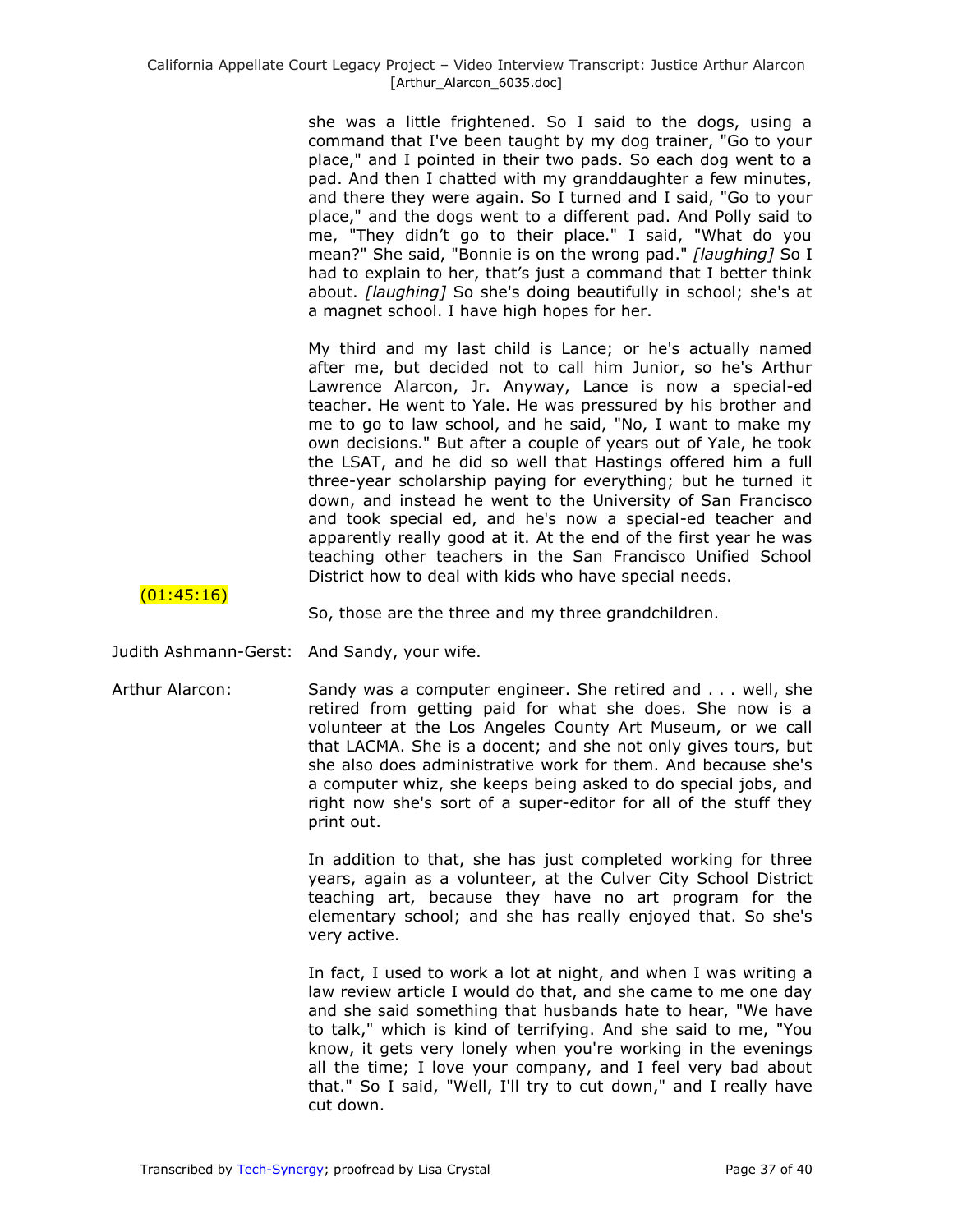So recently I get home from work and she's at her computer, and she's working there till 8:00. So I walked in the other night and I said, "Sandy, we have to talk. I feel very lonely." I got a whack across the face. *[laughing]*

- Judith Ashmann-Gerst: For a retired person, she's very busy. *[laughing]* Okay. A question—
- Arthur Alarcon: But the other thing we do is walk the dogs for 45 minutes to an hour every night.
- Judith Ashmann-Gerst: That's such a nice thing, a nice way to end the day, to do it together.
- Arthur Alarcon: It is.
- Judith Ashmann-Gerst: I think a question that our videographer here was anticipating, he may not expect the answer. What is the most important case that you have worked on?
- Arthur Alarcon: I was asked that question several years ago by a reporter who was doing a profile on me, and I reached forward and I patted the file that was in front of me. He said, "Wow, what's that about?" And I said, "You know, I don't know; I haven't opened it up yet." And he stood up kind of angrily and he said, "You're putting me on." I said, "No, that's the most important case to me, because I'm going to try in working on this case to do a better job than all cases that have preceded it and to put into effect what I've learned yesterday on that case." So I don't really have any case that I say, "This was the important case."

Now, having said that, I've told you about the *Silverman* case, and that stands out to me not because I would say it's the most important case, but because it illustrates our independence and perhaps what you should expect of a judge—to not let his past experience or his pride in having been a prosecutor interfere with his job.

The other case that I like to think about is a case involving . . . it's called *Skinner*; it's Railroad Employers against Skinner*.* And the question in the case was whether a regulation put out by the United States Railroad Commission ordering railroads to have surprise drug tests and urine tests of employees who worked on trains without a search warrant and just random surprise tests, whether that violated the Constitution. And the argument was made to our panel that it violated the Constitution, because the railroad companies, although private companies, were acting as the agents of the United States. Now, under search-and-seizure law, a private person is not covered by the Fourth Amendment unless they are the agents of a law-enforcement officer; and they argued to us, these are agents.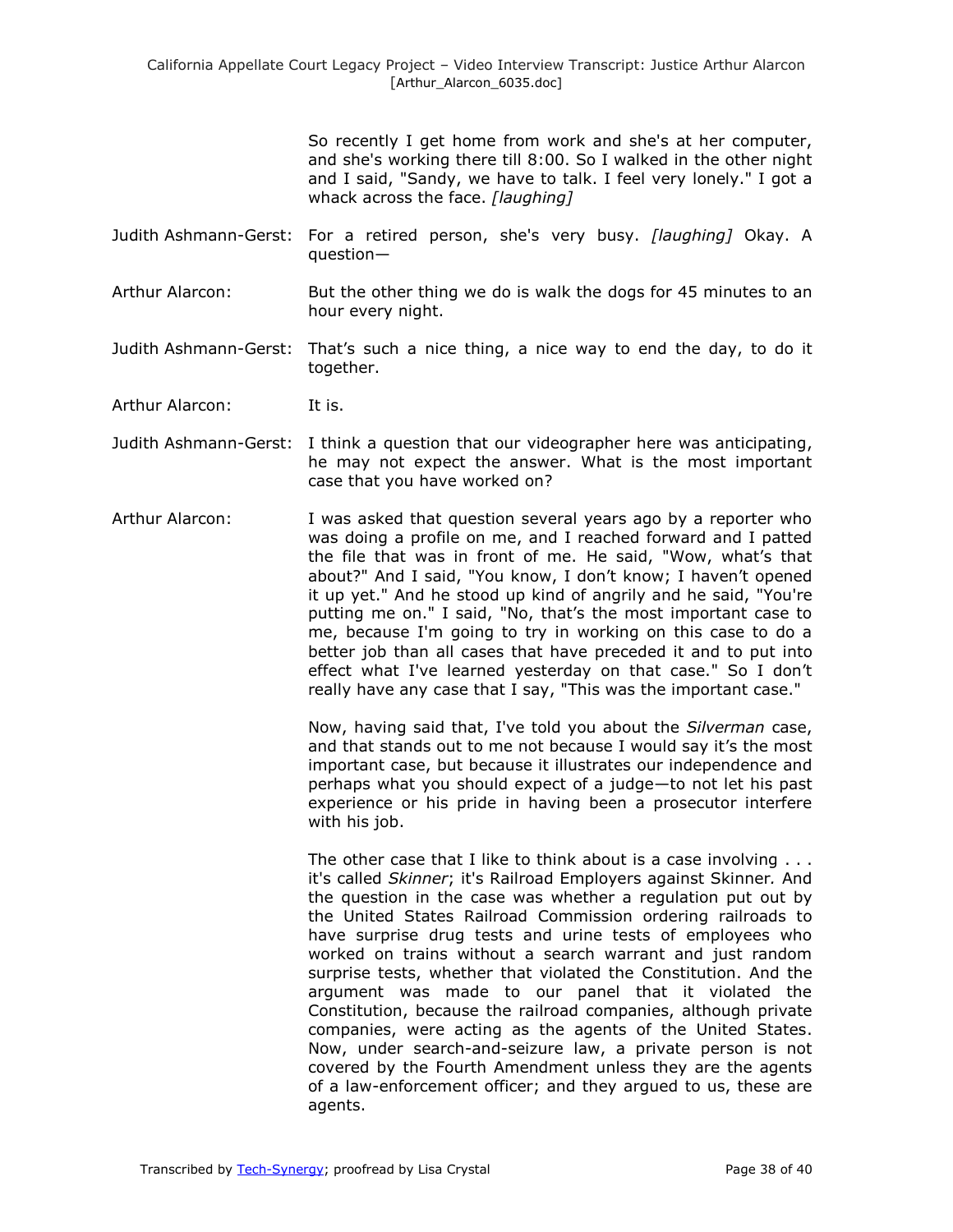And secondly, they said, it is intrusive to be required to take a blood test, a breath test, or a urine test, and there should be probable cause or a search warrant.

My two colleagues agreed with that argument and wrote an opinion in which they said that the regulation was unconstitutional. I wrote a dissent, indicating that because railroads are heavily regulated for safety purposes, for public safety, and they go racing across the land at 50, 60, 100 miles an hour, that it's very dangerous to have them operated by people who are drunk or have used drugs. And so I said there is a compelling need for the government to regulate this industry, and the intrusion has to give way to this compelling need.

The Supreme Court took over the case, and in an opinion written by Justice Kennedy they reversed my two colleagues and did something that I like: they quoted me in passages, by name, of the decision and agreed with my analysis.

Now, there's a nice footnote here, which I think exemplifies the humility and that judges learn from their spouses. That same evening when I got the opinion, I stayed at the office past 6:00, and my wife had told me, "We're entertaining tonight. I need your help. Please be home by 6:00."

So I rolled in at 6:45, and she had a dinner party of 12 people, and she was honoring her roommate from college, who was there in the kitchen. And I said, "A wonderful thing happened today, Sandy. Not only did the Supreme Court agree with my dissent, but they quoted me by name." She said, "Okay. Take out the cat box and empty the garbage." So ended my moment of glory. *[laughing]*

- Judith Ashmann-Gerst: *[Laughing]* Anything that you would like to wrap up with, any other thoughts that come to mind? I know you've been such an important role model to other Hispanic young lawyers in the community. Anything else that you'd like us to know?
- Arthur Alarcon: Well, I would just like to point this out. I don't talk about ... certainly in seeking an appointment or in writing something, I don't say, "Appoint me or publish me, because I'm Hispanic." My attitude has always been, and I used to run track, "All I want is to start at the same starting line as everybody else. I don't want to be 50 yards behind, and I don't deserve to be 50 yards in front. Just treat me equally."

But occasionally I have joined something or talked about being Hispanic, because I want the Hispanic kids to see that they can do it, they can make it; and there is room for them if they study hard and go on to graduate school and so forth.